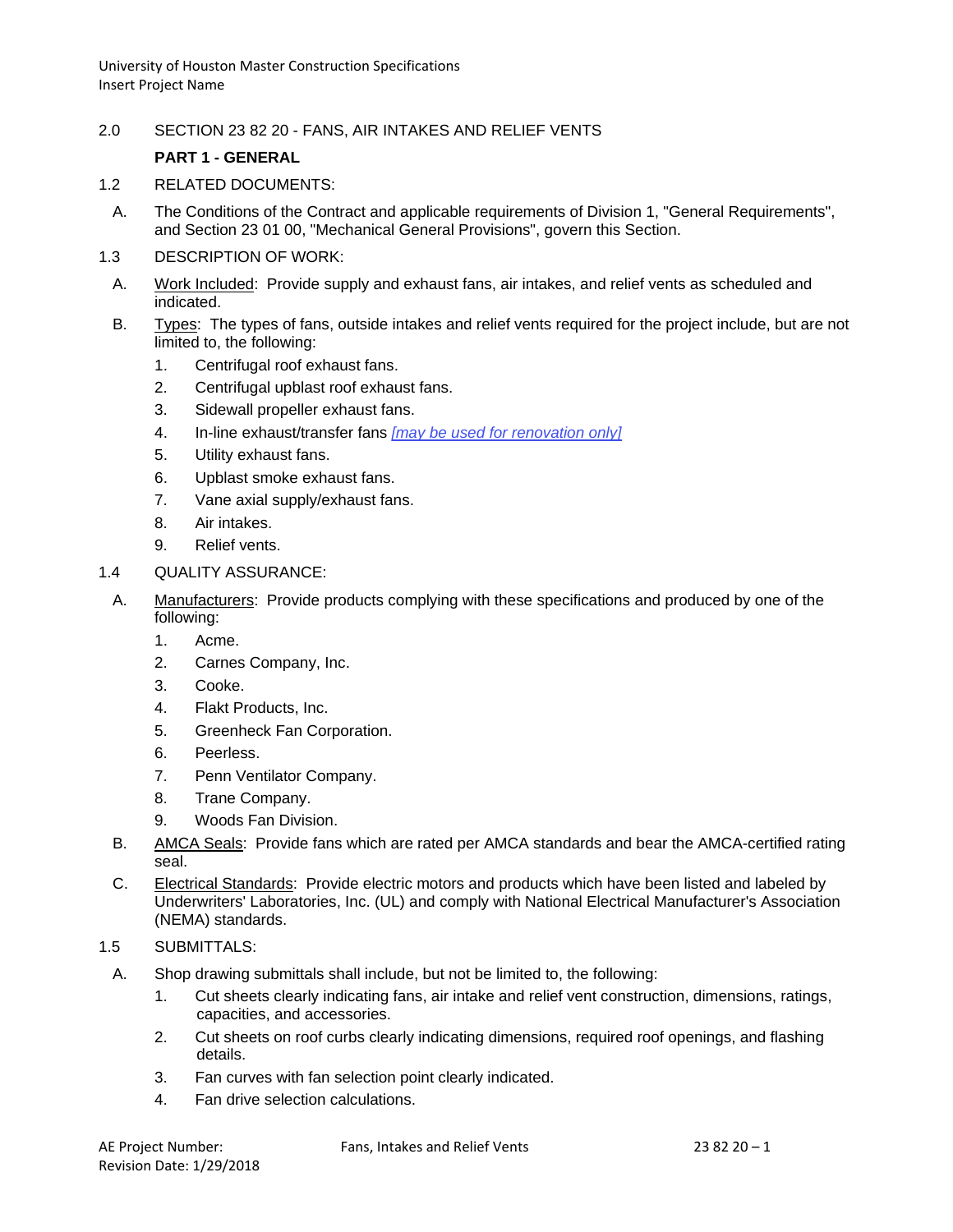- 5. Motor data as required in Section 23 04 00, "Motors and Controllers".
- 6. Additional information as required in Section 23 03 00.

# 1.6 PRODUCT DELIVERY, STORAGE AND HANDLING:

- A. Deliver fans, intakes, vents, and accessories carefully to avoid damage to material components, enclosure, and finish.
- B. Handle fans, intakes, vents, and accessories carefully to avoid damage to material components, enclosure and finish.
- C. Store fans, intakes, vents, and accessories in a clean, dry space, and protect from the weather.

# **PART 2 - PRODUCTS**

# **[REFER TO TEXT AFTER END OF SECTION FOR ADDITIONAL FAN TYPES]**

- 2.1 GENERAL FAN REQUIREMENTS:
	- A. Ratings: Fans shall be licensed to bear the AMCA-certified ratings seal. Ratings of fans shall be not less than the values shown on the Drawings, based on 69.8°F and 29.92" of Hg atmospheric pressure.
	- B. Construction: Fan construction shall be in accordance with AMCA classes of construction for the intended duty. Fan wheels, shafts, and drives shall be statically and dynamically balanced at the factory as a unit. Balancing shall be factory-certified.
	- C. Motors: Fan motors shall be 1750 rpm open drip-proof (ODP) or totally-enclosed, fan-coded (TEFC) type as required for the application. Motors 5 hp and larger shall be energy efficient, high efficiency type. Motors shall be selected to be nonoverloading with the fan provided. Refer to Section 15140 for additional motor requirements.
	- D. Drives: Provide drives with a minimum belt horsepower capacity of 165% of the motor nameplate horsepower. All fans requiring 1-1/2 hp or larger motor shall include the fan drive selection calculations with the submittal. The selection calculations shall include the correction factor for arc of contact. The submittal data shall identify the source of the selection data.
	- E. Motor Sheaves: Motor sheaves shall be Browning Type, MVP, or approved equal, adjustable type with double locking feature. Motor sheaves shall be selected for the rated fan rpm and shall be adjustable to as close as 10% above and below the rated fan speed. Provide fixed sheaves for all motors 3 hp and larger after proper speed has been determined during system balancing.
	- F. Fan Sheaves: Provide nonadjustable sheaves with removable machined bushings. Sheaves shall be machined on all surfaces. Sheaves with over three grooves shall be dynamically balanced and the manufacturer shall so designate on each sheave. Fan sheaves with three grooves or less shall be statically balanced and weights required for balancing shall be welded to the sheaves. Manufacturers shall be Browning, Eaton, Yale and Towne, Dodge Manufacturing Company, or Fort Worth Steel and Machinery Company.
	- G. Belts: Provide standard "V-groove" belts suitable for the service intended with the required capacities. The belts shall be closely matched and tagged prior to delivery to the job site. If the belts do not appear to be properly matched during operation, they shall be rechecked and, if necessary, replaced. Belts shall be as manufactured by Gates, Durkee-Atwood, Goodyear, Browning, or Uniroyal.
	- H. Speed Control: All single phase direct drive fans shall be provided with compatible internally mounted solid state speed controllers, unless noted otherwise.
	- I. Bearings: Provide SKF, Sealmaster, Timken or Fafnir, externally or internally-mounted, greaselubricated, self-aligning ball bearings. Bearings shall have grease type Zerk fittings and shall be selected for a minimum B-10 life as defined by AFBMA of **[200,000]** hours, unless specified otherwise.
	- J. Motor Mounts: Motors shall be mounted on an adjustable base rigidly supported on the fan and shall have extended shaft to accommodate the adjustable pitch sheave.
- 2.2 ROOF CURBS:
- A. General: Provide prefabricated, insulated aluminum roof curbs for all roof mounted fans. Curbs shall be of welded construction and roof-over-flashing type with build-in cant and a minimum overall height of 8" above roof surface, unless otherwise noted or required to meet code requirements. Roof curbs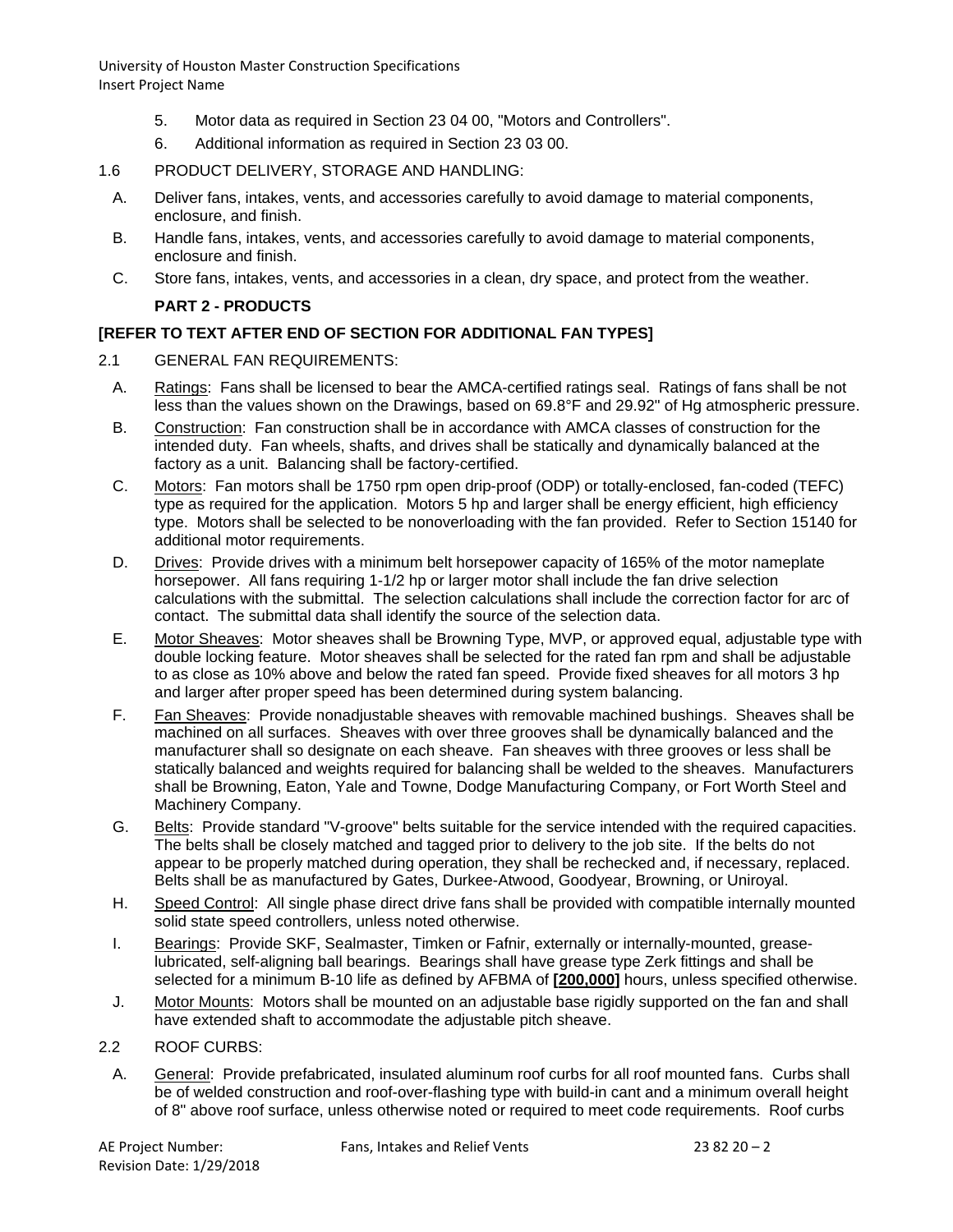> shall be Greenheck Model #GPS or approved equal for roof decks that are not surface insulated and Model #GPR or approved equal for roof decks that are surface insulated. Damper trays shall be provided to facilitate the mounting of the backdraft dampers, where specified or scheduled. Extended base curbs shall be provided when scheduled or required.

# 2.3 CENTRIFUGAL ROOF EXHAUST FANS:

- A. General: Provide Greenheck Model G, GB or approved equal ACME, Cook or Carnes centrifugal roofmounted exhaust fans with capacities as scheduled.
- B. Construction: Fans shall be centrifugal, belt or direct driven as scheduled. Construction of the fan housing, fan wheel and inlet cone shall be aluminum. Wheels shall be aluminum, non-overloading backward curved, centrifugal type and shall be statically and dynamically balanced to assure smooth and vibration-free operation. The entire drive assembly shall be mounted on vibration isolators. Fans shall be constructed to withstand winds up to 150 mph.
- C. Drives: The wheel shaft on belt drive models shall be ground and polished shafting mounted in heavy duty sealed pillow block bearings. Drives shall be sized for a minimum of 165% of driven horsepower. Pulleys shall be fully machined cast iron type, keyed and securely attached to the wheel and motor shafts. An adjustable drive shall be used for balancing and then a fixed drive shall be provided.
- D. Motors: Motor and drives shall be isolated from the exhaust airstream and mounted on vibration isolators. Motors shall be of the heavy duty type with permanently lubricated, sealed ball bearings. **[Motors 1 hp and larger shall be of the high efficiency, energy efficient type.]**
- E. Certification: All fans shall bear the AMCA ratings seals for both air flow and sound performance with birdscreens in place.
- **F. [Coatings: Exhaust fans used for fume hood service shall have all fan parts exposed to the air stream coated with a high temperature acid resistant epoxy coating.]**
- G. Accessories: Provide all required accessories including, but not limited to: aluminum birdscreen, **[gravity** *(preferred)]* **[motorized]** backdraft dampers **[with end switch]**, prefabricated insulated aluminum roof curb, factory-mounted and wired **[internal NEMA 1] [external NEMA 3R]** disconnect switch and solid state fan speed controllers (direct drive units only) with a conduit through the roof curb for field wiring.
- 2.4 CENTRIFUGAL UPBLAST ROOF EXHAUST FANS: (DINING FACILITIES)
	- A. General: Provide a Greenheck Model CUBE, CUBE-HP, or approved equal ACME or Cook upblast centrifugal roof-mounted exhaust fans with capacities as scheduled.
	- B. Construction: Fans shall be of belt or direct drive as scheduled, upblast vertical discharge type. Construction of housing shall be heavy gauge aluminum. The windband shall have a rolled bead and additional structural members for added strength.
	- C. Wheels: The fan and wheel inlet cone shall be non-sparking aluminum and of the high performance, centrifugal blower type. Wheel shall be statically and dynamically balanced. Construction shall include a built in grease drain.
	- D. Motors and Drives: Motors and drives shall be isolated from the exhaust air stream and mounted on vibration isolators. Motors shall be of the heavy duty type with permanently lubricated, sealed ball bearings. Air for cooling the motor shall be taken into the motor chamber by means of an air tube from a location free of discharge contaminants. The entire drive assembly and wheel, shall be mounted on vibration isolators as a unit and shall be removable through the support structure without dismantling the fan housing. The wheel shaft shall be mounted in heavy duty ball bearings. Drives shall be sized for 165% of driven horsepower. Pulleys shall be adjustable cast iron type, keyed to the fan and motor shafts. The entire drive assembly shall be mounted on rubber vibration isolators. Motors shall be 1750 rpm open dripproof (ODP) type of the horsepower and voltage scheduled. **[Motors 1 hp and larger shall be of the high efficiency, energy efficient type.]**
	- E. Certification: All fans shall bear the AMCA Certified Ratings seal for both air and sound performance.
	- F. Accessories: Provide all required accessories including, but not limited to: aluminum birdscreen, **[extended base to conform to NFPA 96 requirements for fan discharge a minimum of 40" above roof,]** fan UL-listed and labeled for grease removal (UL 762), **[grease drain connection and trap (for**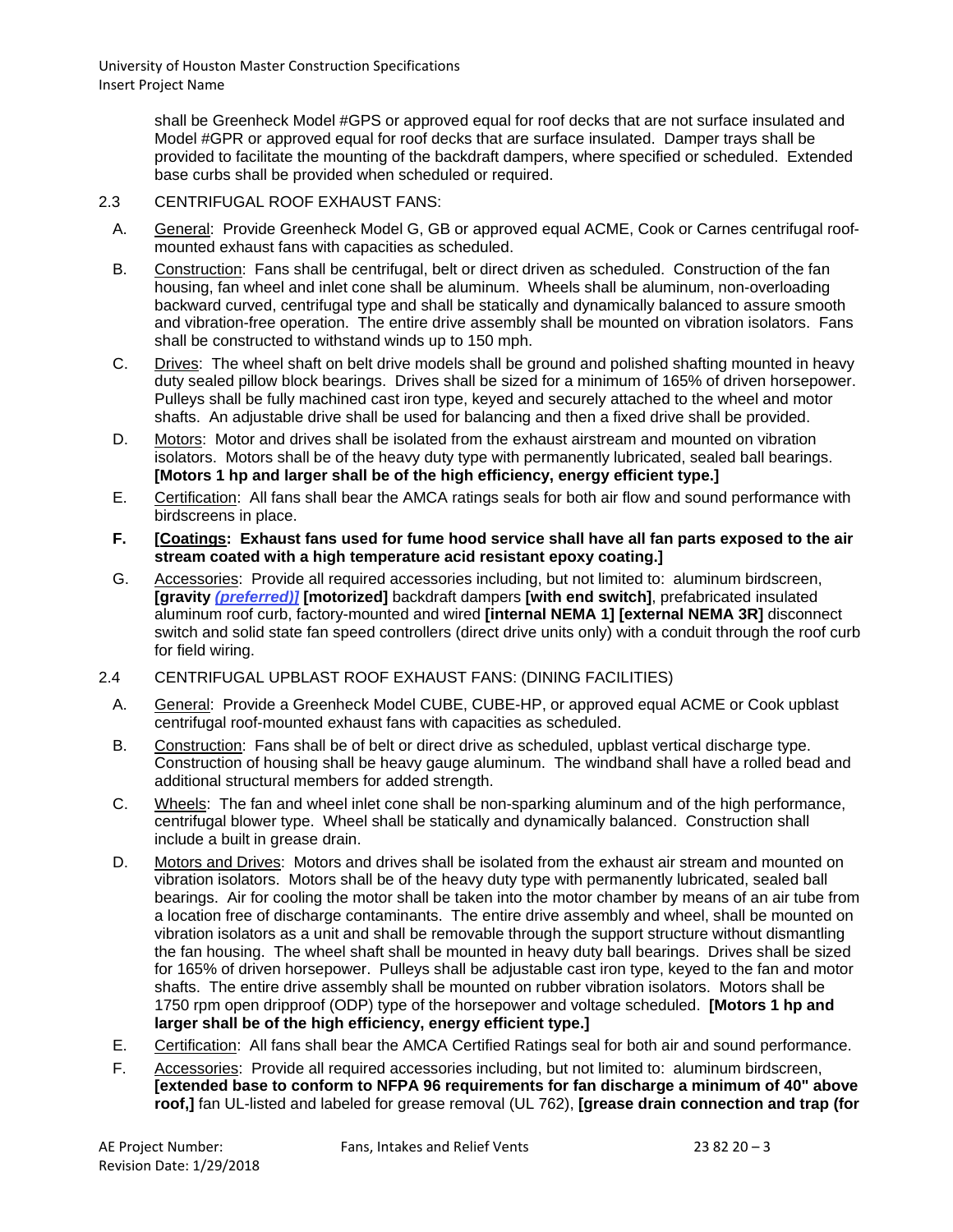> **all kitchen hood exhaust fans),] [insulated motor heat baffle (for kitchen exhaust fans).] [gravity] [motorized]** backdraft dampers **[with end switch (for all fans except kitchen hood exhaust fans)]**, prefabricated insulated aluminum roof curb, factory-mounted and wired **[internal NEMA 1] [external NEMA 3R]** disconnect switch and solid state fan speed controllers on direct drive units.

# 2.5 SIDEWALL PROPELLER EXHAUST FANS:

- A. General: Provide Greenheck Model SDE, SDP, and SBP or approved equal ACME, Cook or Carnes sidewall propeller exhaust fans with capacities as scheduled.
- B. Construction: Fans shall be axial type, belt or direct driven as scheduled. Blades shall be die-formed and welded to a steel hub. A polished steel fan shaft shall be mounted in permanently-lubricated, sealed ball bearing pillow blocks. The drive frame assembly shall be formed steel. The fan panel shall have prepunched mounting holes, formed flanges with welded corners, and a deep formed venturi. Fans shall bear AMCA rating seals for air and sound performance.
- C. Motors: Motors shall be 1750 rpm open dripproof (ODP) type of the horsepower and voltage scheduled. **[Motors 1 hp and larger shall be of the high efficiency, energy efficient type.]**
- D. Accessories: Provide all required accessories including, but not limited to: mounting collar, factorywired and mounted NEMA 1 disconnect switch, **[gravity] [motorized]** backdraft damper **[with end switch]**, and motor side fan guard (except on fans with reverse air flow).
- 2.6 IN-LINE EXHAUST/TRANSFER FANS:
	- A. General: Provide Greenheck Model CSP, BCF, BSQ, BSQ-HP or DSQ or approved equal Acme or Cook in-line exhaust fans with capacities as scheduled.
	- B. Construction: Fans shall be belt or direct driven in-line type with square heavy gauge galvanized steel housing with duct mounting collars shall have a galvanized or thermally fused epoxy finish. One or both sides shall be hinged and shall support the entire drive assembly and wheel allowing the assembly to swing out for cleaning, inspection, or service without dismantling the unit in any way. On belt drive models the motor shall be mounted on the hinged side exterior, isolated from the airstream. The motor shall be isolated from the airstream by a motor enclosure and shall draw cooling air from outside the fan housing.
	- C. Wheels: The fan inlet shall be spun venturi throat overlapped by an aluminum backward inclined centrifugal wheel with spun cone for maximum performance. The fan wheel shall be statically and dynamically balanced.
	- D. Insulation: The interior of the fan housing shall have one inch (1") thick, 3 PCF density internal sound absorbing fiberglass insulation to reduce operating noise levels.
	- E. Drives: Motors shall be heavy duty type with permanently-lubricated, sealed ball bearings. The wheel shaft shall be ground and polished shafting mounted in heavy duty sealed pillow block bearings. Drives shall be sized for a minimum of 165% of driven horsepower. Pulleys shall be fully machined cast iron type, keyed and securely attached to the wheel and motor shafts. An adjustable drive shall be used for balancing and then a fixed drive shall be provided. Motors shall be 1750 rpm open dripproof (ODP) type of the horsepower and voltage scheduled. **[Motors 1 hp and larger shall be of the high efficiency, energy efficient type.]**
	- F. Wiring: Flexible wiring leads shall be installed in conduit from the fan motor to an externally mounted junction box**[, motor speed controller (single phase units only)]** and disconnect switch, permitting access for service without disconnecting field wiring.
	- G. Certification: All fans shall bear the AMCA-certified ratings seal for both air and sound performance.
	- H. Accessories: Provide all required accessories including, but not limited to: Duct mounted automatic acting gravity type backdraft dampers of same size as fan housing, hanging support isolators with door side perpendicular to mounting surface, solid state fan speed controllers (direct drive units only) and belt guard for belt driven fans.
- 2.7 UTILITY EXHAUST FANS: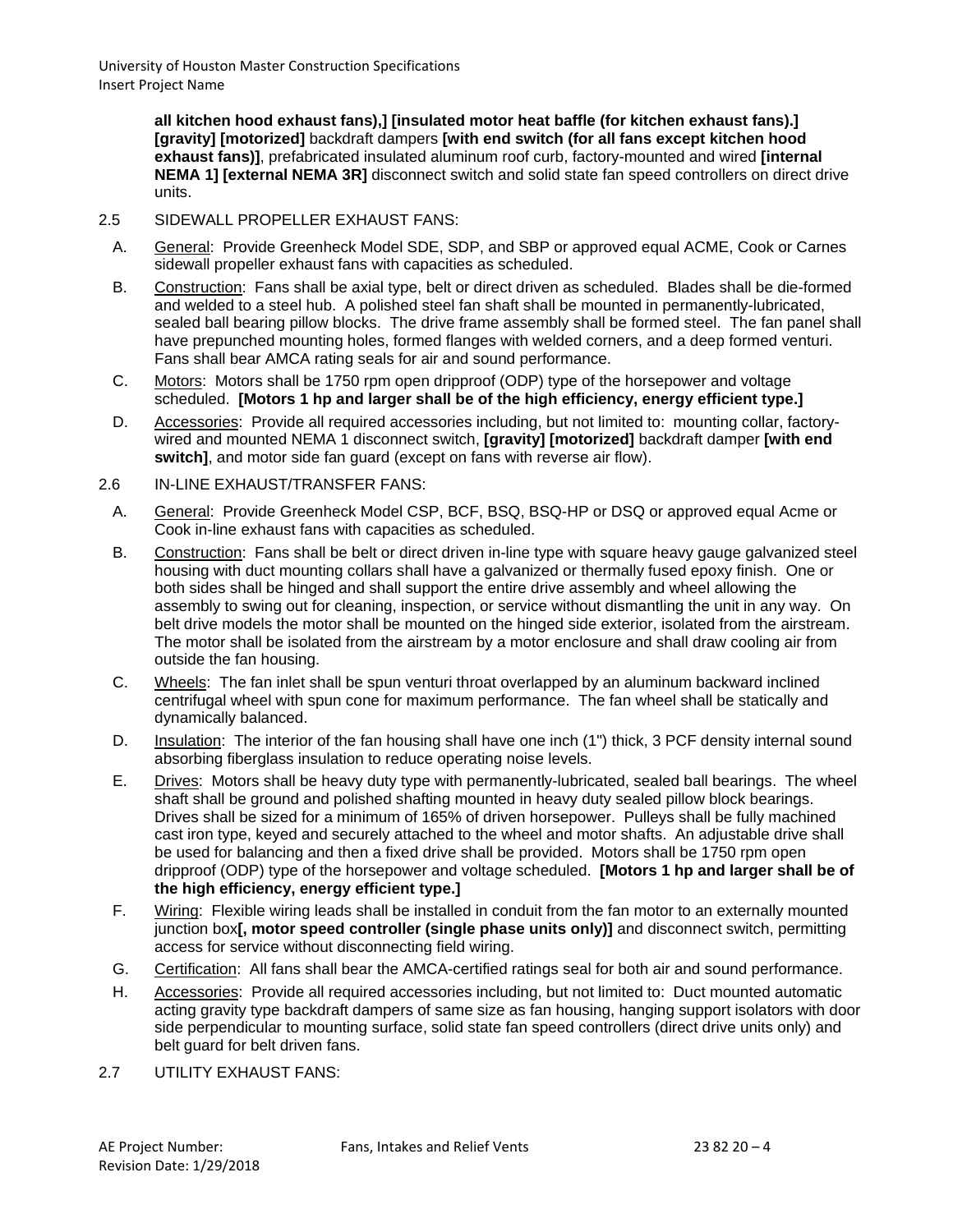- A. General: Provide Greenheck Model SFD or approved equal Peerless or Trane utility exhaust fans with capacities as scheduled.
- B. Construction: Fans shall be belt or direct driven, single width, single inlet centrifugal blowers with discharge arrangement as shown on the drawings. The blower housing shall be of continuously welded construction which can be adjusted for discharge position. Housing supports shall have formed flanges and prepunched mounting holes. The blower wheel shall be steel of the forward curved type and shall be statically and dynamically balanced. A polished steel fan shaft shall be mounted in ball bearing pillow blocks. Bearings shall be grease lubricated.
- C. Finish: Entire exterior of the fan assembly shall be phosphatized, primed and finished with a baked enamel. **[Laboratory exhaust fans shall have a factory applied epoxy corrosion resistant coating applied to all surfaces exposed to the air stream.]**
- D. Motors: Motors for interior mounted fans shall be open dripproof (ODP) type and motors for exterior mounted fans shall be totally enclosed fan cooled (TEFC). Motors shall be 1750 rpm type of the horsepower and voltage scheduled. **[Motors 1 hp and larger shall be of the high efficiency, energy efficient type.]**
- E. Accessories: Provide all required accessories including, but not limited to: Vented weather hood with expanded metal outlet guard, access doors, shaft seals, factory-mounted and wired NEMA **[1] [3R]** disconnect switch, felt tipped automatic aluminum backdraft dampers, vibration isolators, belt guard, drain connections and weather hoods (where required).

# 2.8 UTILITY EXHAUST FANS:

- A. General: Provide Greenheck Model SFB, SWB, or approved equal Peerless or Trane exhaust fans with capacities and discharge arrangement as scheduled and shown on the Drawings.
- B. Configuration: Fans shall be a belt drive, single width, single inlet utility vent set with forward curved or backward inclined centrifugal fan wheel as scheduled.
- C. Housing: The fan housing and inlet cones shall be constructed of heavy gauge steel with lock-formed seams to prevent leakage. Housing supports and drive frame shall be constructed of welded steel members to prevent vibration and rigidly support the fan shaft and bearings.
- D. Wheels: Fan wheels shall be constructed of formed steel blades securely attached to the wheel backplate and cone. Each wheel and shaft shall be statically and dynamically balanced.
- E. Fan Shafts: Fan shafts shall be precision tuned, ground and polished steel shafts, sized so that the first critical speed is a minimum of 25% over the maximum operating speed. Fan shaft shall have pillow block bearings. All fan bearings shall be factory-lubricated and equipped with standard hydraulic grease fittings. Extended lube lines shall be furnished where bearings are not accessible and shall terminate on the outside of drive end of each unit including extension to allow greasing without removal of drive guard.
- F. Drives: V-belt fan drives with variable pitch motor sheave shall be selected for 150% of motor horsepower and anti-static belts shall be furnished. Drive guards shall have accessible opening to read rpm.
- G. Motors: Fan motors shall be ball bearing 1750 rpm open dripproof (ODP) type for indoor use and shall have electrical characteristics as scheduled. **[Motors 1 hp and larger shall be of the high efficiency, energy efficient type.]** Motor base shall be equipped with adjustable base rails.
- H. Finish: The entire fan assembly shall be phosphatized and painted with the manufacturers standard paint finish.
- I. Certification: Fan performance shall be based on tests conducted in accordance with AMCA Standard 210 test code for air moving devices. Fans shall be licensed to bear the AMCA Certified Rating Seal for air performance.
- J. Accessories: Provide all required accessories including, but not limited to, belt guard, access door, **[gravity] [motorized]** backdraft damper **[with end switch]**, **[inlet] [discharge]** guard**[, drain connection]** and **[a motor and drive weather load]**.
- 2.9 UPBLAST SMOKE EXHAUST FANS: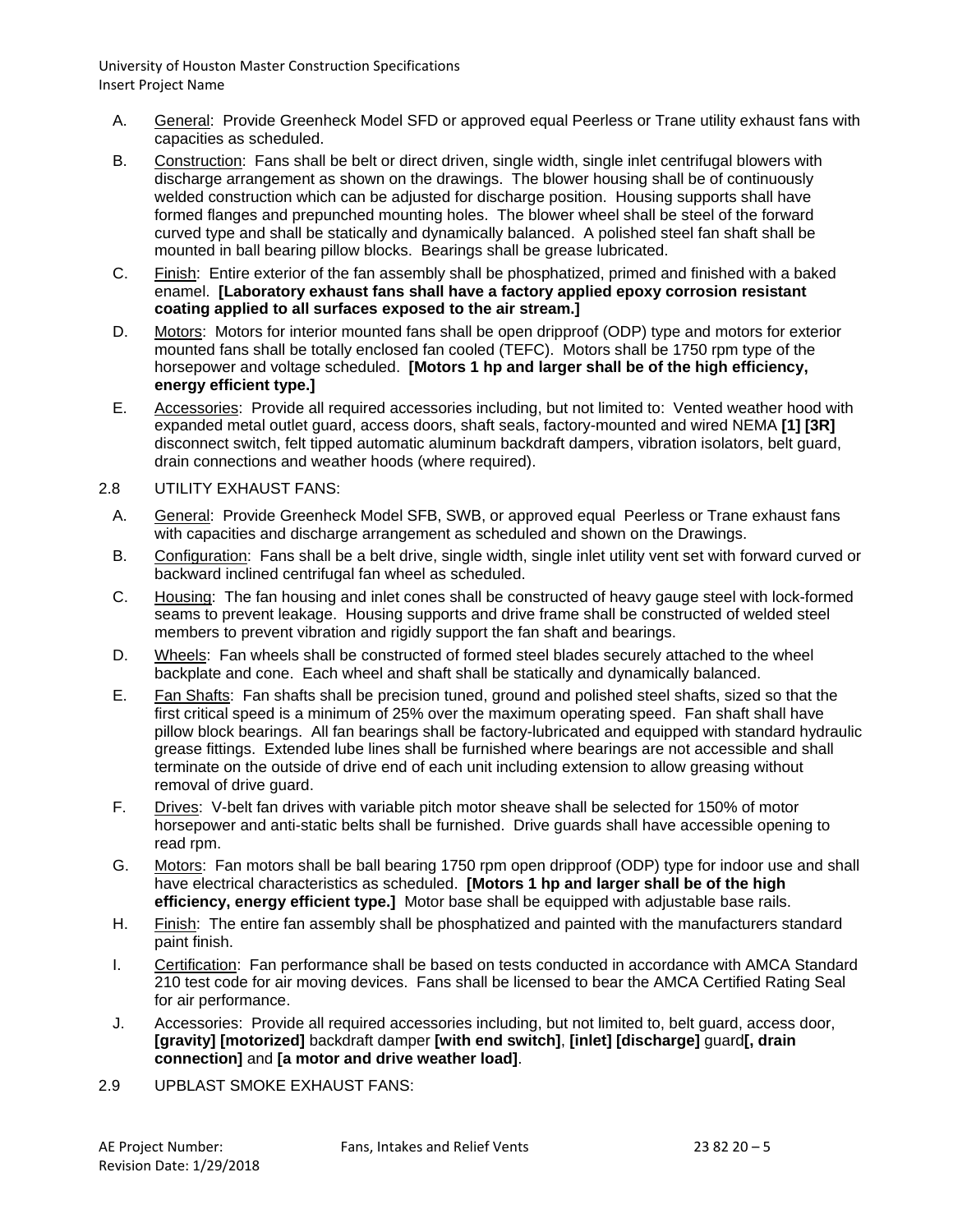- A. General: Provide Greenheck Model TAUB-HT or approved equal roof-mounted upblast tube axial smoke exhaust fans capable of operating for a minimum of 4 hours at an exhaust air temperature of 500°F.
- B. Construction: Fan housing shall be constructed of heavy gauge welded steel and shall be designed for curb mounting using a curb cap with an integral flanged venturi inlet. The fan housing shall have a reinforced steel windband and outlet screen from discharge damper protection. Bearing and motor supports shall be constructed of structural steel shapes and welded to the fan housing. A ventilated weatherproof motor cover shall be provided.
- C. Dampers: Provide spring-loaded steel butterfly damper on the fan discharge. Damper shall be gasketed in the closed position to minimize leakage and be provided with damper stops to maintain proper damper position when the fan is operating. The damper shall be held closed by a resettable McCabe type electrothermal link which shall open the damper at 165°F ambient temperature or upon a 120 volt signal on fan start-up.
- D. Fans: Propeller construction shall be fabricated steel, with the fan hub key locked to the fan shaft. Fans and shafts shall be statically and dynamically balanced.
- E. Fan Shafts: Fan shafts shall be precision tuned, ground and polished steel shafts, sized so that the first critical speed is a minimum of 25% over the maximum operating speed. Fan shaft shall have pillow block bearings. All fan bearings shall have a minimum B-10 life as defined by AFBMA of 25,000 hours, factory-lubricated and equipped with standard hydraulic grease fittings. Extended lube lines shall be furnished where bearings are not accessible and shall terminate on the outside of drive end of each unit including extension to allow greasing without removal of drive guard. Heat slingers shall be mounted on the fan shaft to dissipate heat from the fan shaft and draw cooling air over the bearings, shaft, and drive.
- F. Drives: V-belt fan drives with variable pitch motor sheave shall be selected for 150% of motor horsepower and anti-static belts shall be furnished. Drive guards shall have accessible opening to read rpm. Belt and bearing tubes shall be constructed of welded heavy gauge steel and provided with ventilation for proper cooling of belts, bearings, and drives.
- G. Motors: Fan motors shall be ball bearing 1750 rpm open dripproof (ODP) type for indoor use and shall have electrical characteristics as scheduled. Motor base shall be equipped with adjustable base rails.
- H. Finish: The entire fan assembly shall be phosphatized and painted with the manufacturers standard paint finish.
- I. Certification: Fan performance shall be based on tests conducted in accordance with AMCA Standard 210 test code for air moving devices. Fans shall be licensed to bear the AMCA Certified Rating Seal for air performance.
- J. Accessories: Provide all required accessories including, but not limited to, an outlet screen, bolted access door, and a factory-mounted and wired heavy duty NEMA 3R disconnect switch.
- 2.10 VANE AXIAL SUPPLY/EXHAUST FANS:
	- A. General: Provide Woods of Colchester Limited or approved equal belt or direct driven in-flight controllable pitch and manually adjustable fixed pitch vane axial type supply and exhaust fans of the type, size, and capacity scheduled.
	- B. Ratings: The fan shall deliver the volume and pressure specified in the fan schedule when tested in accordance with AMCA Standard 210.
	- C. Casings: The fan casing will consist of two sections, each 3/16" minimum thickness mild steel, joined with bolted flanges. The motor will be supported by the fabricated steel structure of 3/16" minimum thickness welded to one of the ducts. The other duct will be removable for access to the impeller. Drilled flanges will be provided for attachment of accessories or ductwork. The casing shall have an integral support frame and plate for mounting the motor on direct drive fans and internal bearing supports and an external motor mounts on belt drive fans. The casing and drilled flanges shall be hot dip galvanized.
	- D. Fan Impellers: The impeller hub shall be cast in high strength heat-treated aluminum alloy precisionmachined and balanced. Blades shall be of aerofoil section cast from silicon aluminum alloy and mounted on thrust bearings with grease retaining features such that the bearings shall be fully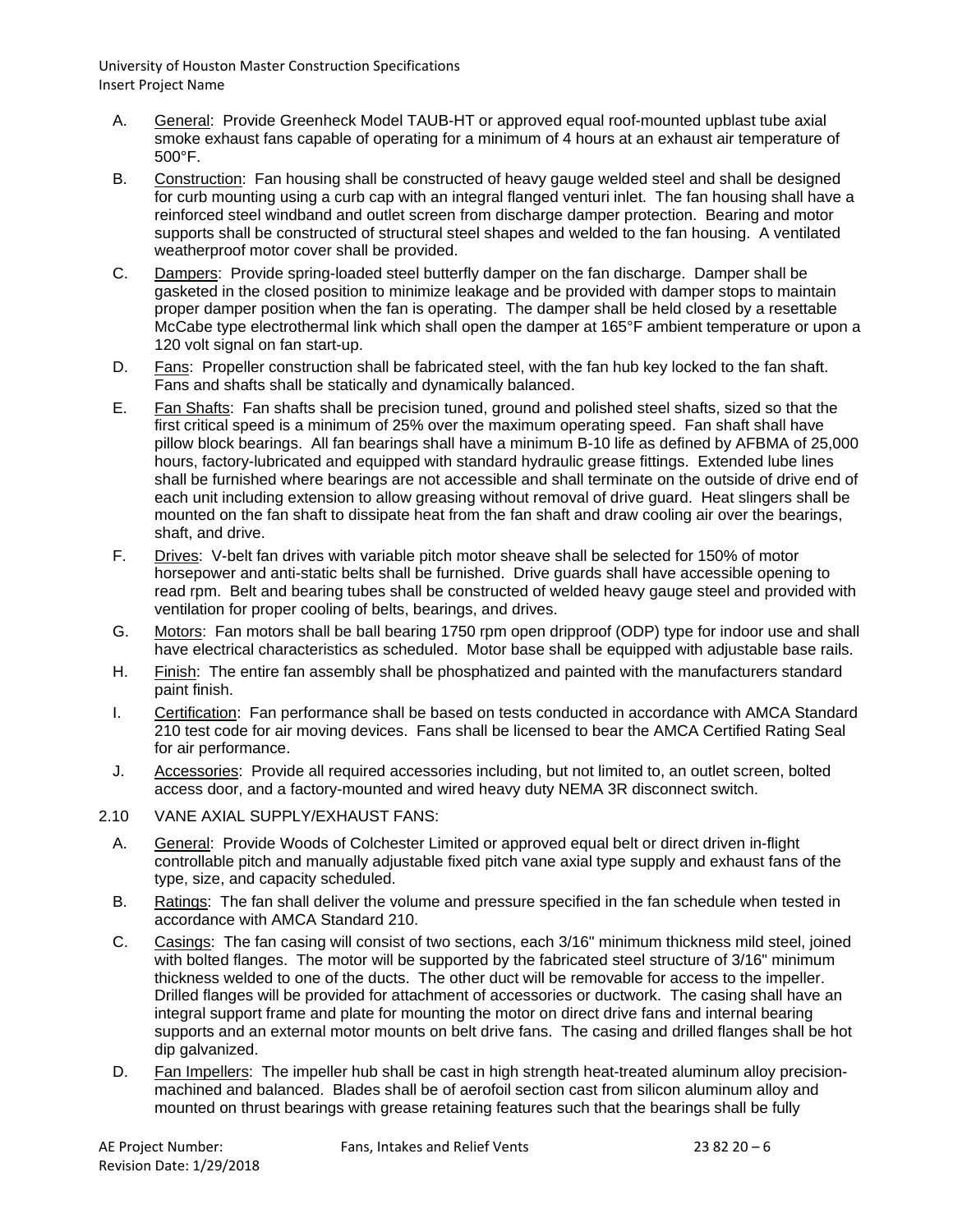submersed in grease. All hub and blade materials shall be examined by X ray before machining. The manufacturer shall have available, laboratory evidence that impeller hubs and blades are suitable designed for normal running conditions and that fluctuating stresses in use are sufficiently low to ensure that no premature failure will occur due to metal fatigue.

- E. Fixed Adjustable Pitch Fans: The fan impeller pitch angle shall be manually adjustable in the field.
- F. In-flight Controllable Fans: The impeller blades shall be actuated in flight by an internal pneumatic actuator built into the hub and providing stepless control of the blade pitch angle. A pilot positioner shall be provided to ensure minimum control hysteresis. Where scheduled, the fan blades shall be reversible in-flight to reverse the airflow direction through the fan. A blade angle indicator shall be provided on the outside of the fan housing. The pneumatic operator shall be factory-adjustable to control fan blade angle from minimum to maximum pitch from a 3 to 15 psi pneumatic signal **[and for pitch reversing, where applicable]**.
- G. Balancing: After assembly the fan shall be dynamically balanced while on anti-vibration mountings giving over 90% isolation. The balance standard shall be in accordance with ISO 2372;1974 Quality Grade C for Class II machines. Maximum vibration velocity shall not exceed 0.14 in/sec r.m.s. on 60 Hz supplies over the full pitch angle range, when measured at the fan mounting feet.
- H. Certification: The fan manufacturer shall supply a test certificate for each fan showing the voltage, current, frequency, kilowatts input, degree of balance and control characteristic (actuator movement against control signal). The fan pitch angle for adjustable fixed pitch fans shall be adjusted at the factory to meet scheduled conditions.
- I. Characteristics: The aerodynamic design of the fan shall be such that the maximum power absorbed by the impeller occurs within the normal working range such that the fan has a non-overloading characteristic.
- J. Impeller Attachment: The impeller shall be secured to the motor or fan shaft by a key and keyway. Axial location shall be provided by a collar or a shoulder on the drive shaft together with a retaining washer and a screw fitted into a tapped hole in the end of the shaft. The screw shall be locked in position.
- K. Direct Drive Motors: Motors shall be totally enclosed fan cooled (TEFC) with Class F insulation and 1.15 service factor. Motor bearings shall be selected for a minimum L-10 life of 20,000 hours. Grease lubrication lines shall be brought to outside of the fan casing and labeled. Motor wiring shall be factory-extended to a junction box installed on the outside of the fan housing.
- L. Belt Drive Motors: Fan motors shall be ball bearing 1750 rpm open dripproof (ODP) type for indoor use and shall have electrical characteristics as scheduled. **[Motors 1 hp and larger shall be of the high efficiency, energy efficient type.]** Motor base shall be equipped with adjustable base rails.
- M. Belt Drives: V-belt fan drives with variable pitch motor sheave shall be selected for 150% of motor horsepower and anti-static belts shall be furnished. Drive guards shall have accessible opening to read rpm.
- N. Fan Shafts: Fan shafts shall be precision tuned, ground and polished steel shafts, sized so that the first critical speed is a minimum of 25% over the maximum operating speed. Fan shaft shall have pillow block bearings. All fan bearings shall be factory-lubricated and equipped with standard hydraulic grease fittings. Extended lube lines shall be furnished where bearings are not accessible and shall terminate on the outside of drive end of each unit including extension to allow greasing without removal of drive guard.
- O. Accessories: Provide all required accessories including, but not limited to:
	- 1. Inlet bell mouth fittings with guards.
	- 2. Outlet guard.
	- 3. Outlet cone.
	- 4. Inlet and outlet attenuators.
	- 5. Flange mounted flexible connections.
	- 6. Horizontal or vertical mounting brackets as required for isolated fan mounting.
- 2.11 AIR INTAKES: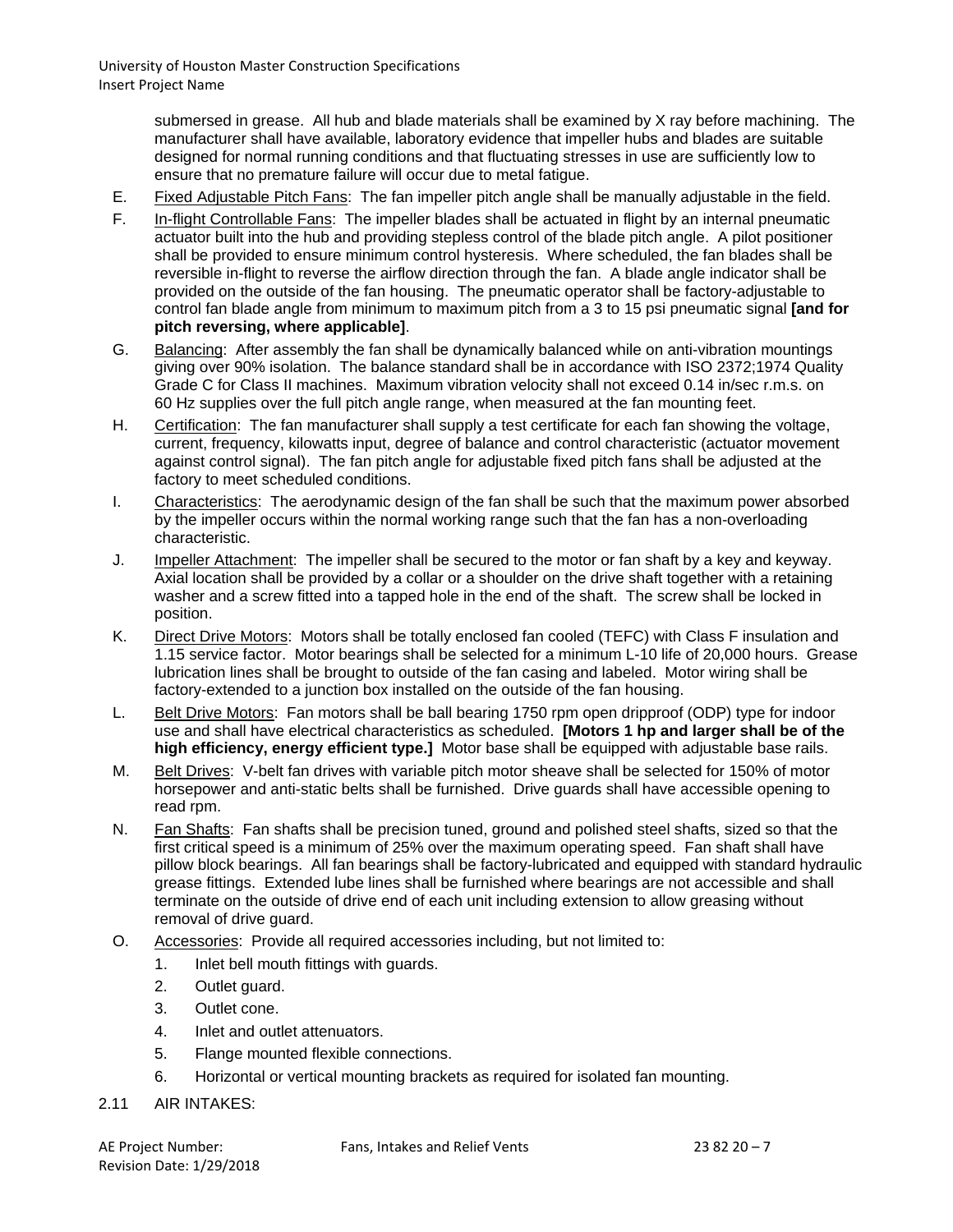- A. General: Provide ACME or approved equal Greenheck, Cook or Carnes roof-mounted air intakes with capacities as scheduled.
- B. Construction: Construction of the housing shall be aluminum. Intakes shall be constructed to withstand winds up to 150 mph.
- C. Accessories: Provide all required accessories including, but not limited to: aluminum birdscreen, gravity or motorized (as scheduled) backdraft dampers and prefabricated insulated aluminum roof curb.
- 2.12 RELIEF VENTS:
	- A. General: Provide ACME or approved equal Greenheck, Cook or Carnes roof-mounted air relief vents of the type and capacities as scheduled.
	- B. Construction: Construction of the housing shall be aluminum. Vents shall be constructed to withstand winds up to 150 mph.
	- C. Accessories: Provide all required accessories including, but not limited to: aluminum birdscreen, gravity or motorized (as scheduled) backdraft dampers and prefabricated insulated aluminum roof curb.

# **PART 3 - EXECUTION**

- 3.1 INSPECTION:
- A. General: Installer shall examine conditions under which fans, outside intakes, and relief vents are to be installed and notify Contractor in writing of conditions detrimental to proper and timely completion of the Work. Do not proceed with the Work until unsatisfactory conditions have been corrected in a manner acceptable to Installer.
- 3.2 INSTALLATION:
- A. General: Install fans, outside intakes, and relief vents where shown, in accordance with manufacturer's written instructions and recognized industry practices to ensure that fans, outside intakes, and relief vents comply with requirements and serve intended purposes. Comply with NEMA standards and requirements of NEC.
- B. Curb-mounted Fans: All fans mounted on roof curbs shall be securely attached to the roof curb with appropriate fasteners located 8" on center with a minimum of two fasteners per side by this Contractor. The roof curb shall be securely attached to the building structure by the General Contractor.
- C. Insulation: Refer to Section 23 05 48 for fan insulation requirements.
- D. Housekeeping Pads/Vibration Isolation: Refer to Section 23 03 00 and Section 23 05 48 for applicable requirements.
- 3.3 COORDINATION:
	- A. General: This Contractor shall be responsible for coordinating installation requirements and provisions with the work of other Divisions and the General Contractor.
	- B. Coordinate all required fan motor horsepower, voltages and locations with Electrical Contractor prior to purchase.
	- **C. All fans with 2000 cfm or greater airflow shall have a firestat with manual reset set to open at 50°F, above maximum system operating temperature to interrupt electric current to the fan motor in case of fire. Firestat shall be furnished and installed by [this Contractor with wiring of firestat by the Electrical Contractor.] [the Temperature Controls Subcontractor. Refer to Section 23 06 00 for control requirements].]**
- D. Coordinate all roof mounted fan curb openings with General Contractor prior to roofing installation.
- 3.4 START-UP SERVICES:
- A. General: The fan supplier shall provide fan checkout, start-up, testing and adjusting of system components for the vane axial fan systems. The fan supplier shall also train the Owner's Engineer in the proper operation and maintenance of these fans.
- 3.5 TESTING: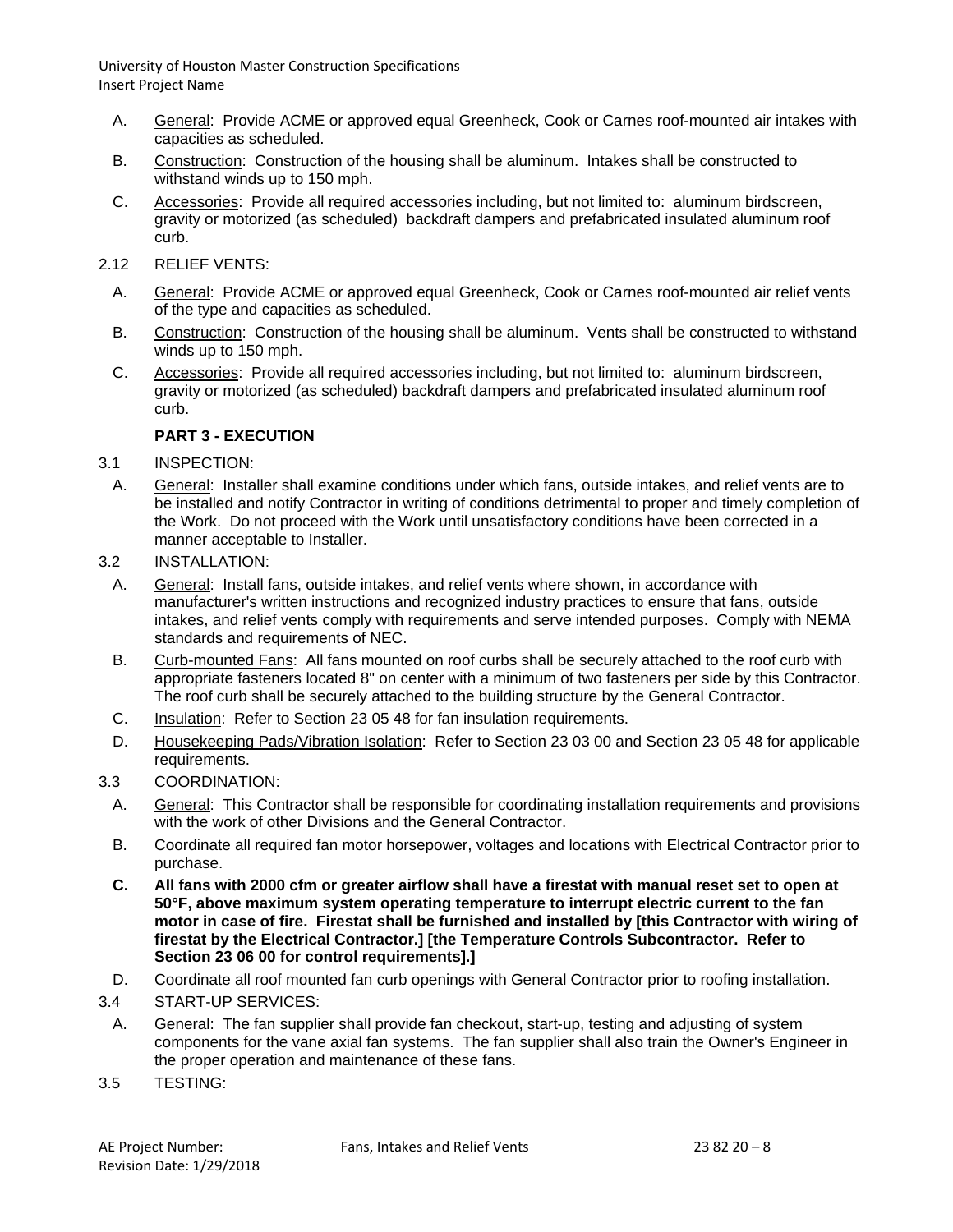- A. General: Test and adjust all installed fans to verify proper operation as specified herein and as recommended by the manufacturers. Where specified hereinabove, start-up, testing, and adjustment shall be provided by a representative of the equipment supplier.
- B. Refer to Section 23 05 93 for additional start-up, testing, and adjustment requirements.
- 3.6 IDENTIFICATION:
- A. Refer to Section 23 03 00, for applicable painting, nameplates, and labeling requirements.

**END OF SECTION 23 82 20**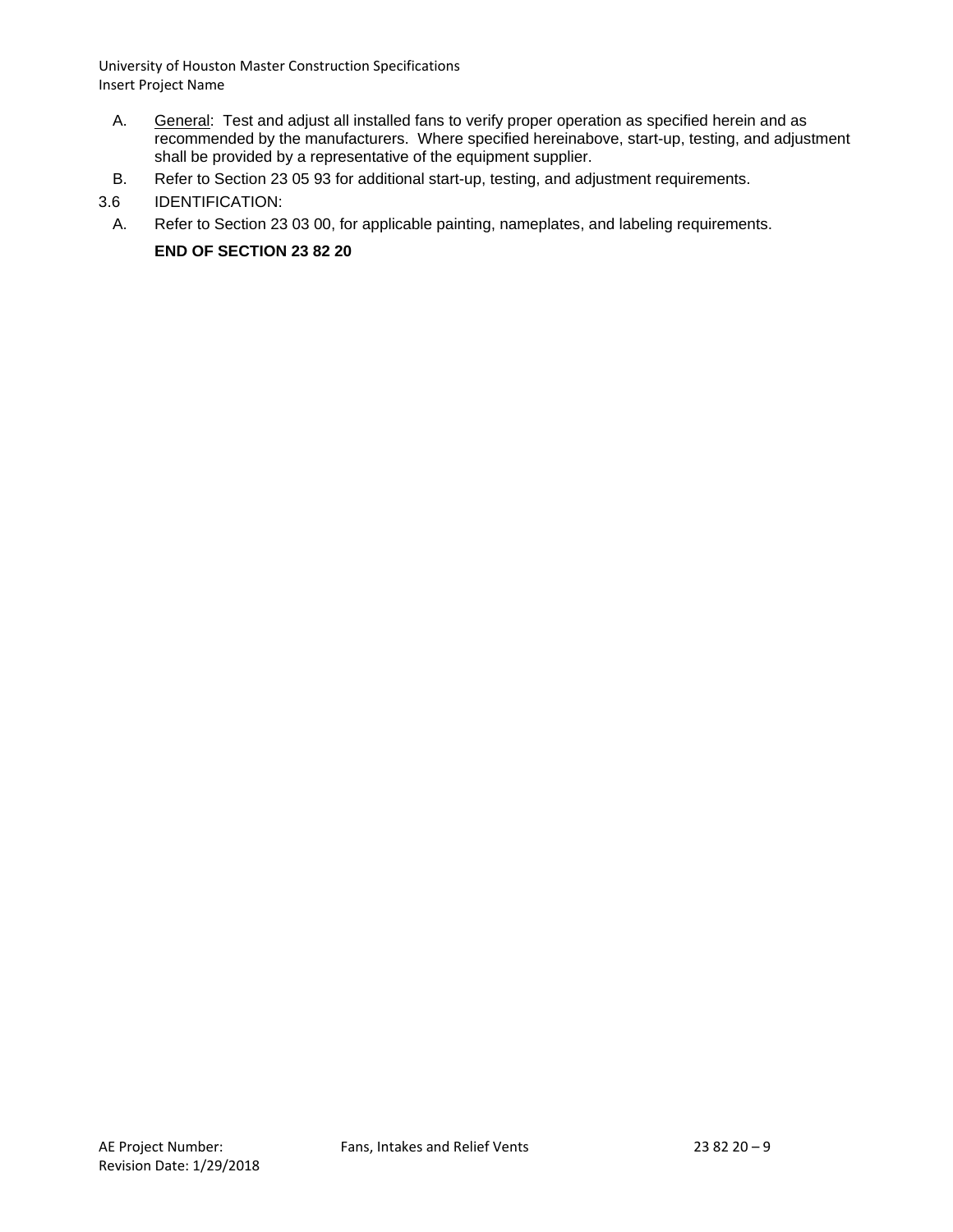## UTILITY EXHAUST FANS

Furnish and install Greenheck Model SWB or approved equal ACME or Cook exhaust fans as scheduled. Fan shall be a belt drive, single width, single inlet utility vent set with an aluminum backward inclined nonoverloading centrifugal fan wheel. Fan shaft shall have pillow block bearings. All fan bearings shall be factory lubricated and equipped with standard hydraulic grease fittings. Extended lube lines shall be furnished where bearings are not accessible and shall terminate on the outside of drive end of each unit including extension to allow greasing without removal of drive guard.

V-belt fan drives with variable pitch motor sheave shall be selected for 150% of motor horsepower and antistatic belts shall be furnished. Drive guards shall have accessible opening to read rpm.

Fan housing and drive guard shall be minimum 16 gauge arc-welded steel. Housing shall have a 1" FPT coupling welded to bottom of housing with automatic trap drain provided and installed by Mechanical Contractor to automatically drain the fan housing. Fan motors shall be ball bearing 1750 rpm open dripproof (ODP) type for indoor use and shall have electrical characteristics as scheduled. **[Motors 5 hp and larger shall be of the high efficiency, energy efficient type (Refer to Section 15100).]** Motor base shall be equipped with adjustable base of rails.

All parts of the fan that come into contact with the air-stream shall be coated with a high temperature acid resistant epoxy coating.

Fan accessories shall include belt guard, heat slinger wheel, high temperature drive belts, high temperature wheel bearings and bearing grease, access door, gravity backdraft damper, discharge guard and factory installed disconnect switch.

#### SMOKE REMOVAL FANS

Furnish and install Flakt Products, Inc. Model AV or approved equal belt driven fixed pitch axial flow type smoke removal fans of the size and capacity scheduled.

Fans shall be Arrangement 9 V-belt drive with fan rotor mounted on separate shaft and bearings in an enclosed tube with fixed pitch belt drive with a 1.5 safety factor.

Fan casings shall be welded of hot-rolled steel plate .135" in small sizes up to 28" with continuously welded flanges. The next fan sizes up to 50" shall be 3/16" thick with flanges rolled at inlet and outlet. Sizes of 50" or greater diameter shall be of 1/4" plate steel with rolled flanges at inlet and outlet. Concentricity of fan casings shall be insured through the use of welding jigs and fixtures. A fabricated adjustable steel motor support of plate steel shall be supported by adjustable rods welded to a base on the outside of the fan casing. Fan casings shall be fitted with mounting legs or hanging clips as shown on the drawings. Fan mounting legs shall be fabricated from minimum 3/16" steel plate suitably braced to insure stability and rigidity. Clips for horizontal suspension shall be of minimum 3/8" steel plate mounted at fan center line. Clips for vertical

suspension shall be mounted at center of moment of inertia of fan assembly.

Fan rotor shall be of fabricated steel. Fan blades shall be designed for maximum efficiency and be air-foil shaped, varying in twist and width from base to tip. Blade tip clearance shall be within tolerance to meet certified performance of fan.

The fan rotor assembly shall be statically and dynamically balanced. Belt drive rotors shall be installed on their fan shafts for balancing to tolerances as listed below in mils double amplitude:

| <b>FAN RPM RANGE</b> | <b>MILS PK-PK</b> |
|----------------------|-------------------|
| 2400 - 3600          | 0.4               |
| 1800 - 2400          | 0.6               |
| 1200 - 1800          | 0.8               |
| $900 - 1200$         | 1.2               |
| <b>LESS THAN 900</b> | 1.6               |

The fan rotor shall be secured on the fan shaft by a key and keyway, and by locking hardware threaded on the end of the shaft.

Fan motors shall be foot-mounted NEMA standard **[open dripproof (ODP)] [totally enclosed fan cooled (TEFC)]** continuous duty, ball bearing, with Class "B" insulation. Motor leads shall terminate in the

| AE Project Number:    |  |
|-----------------------|--|
| <b>Revision Date:</b> |  |

Fans, Intakes and Relief Vents 23 82  $20 - 10$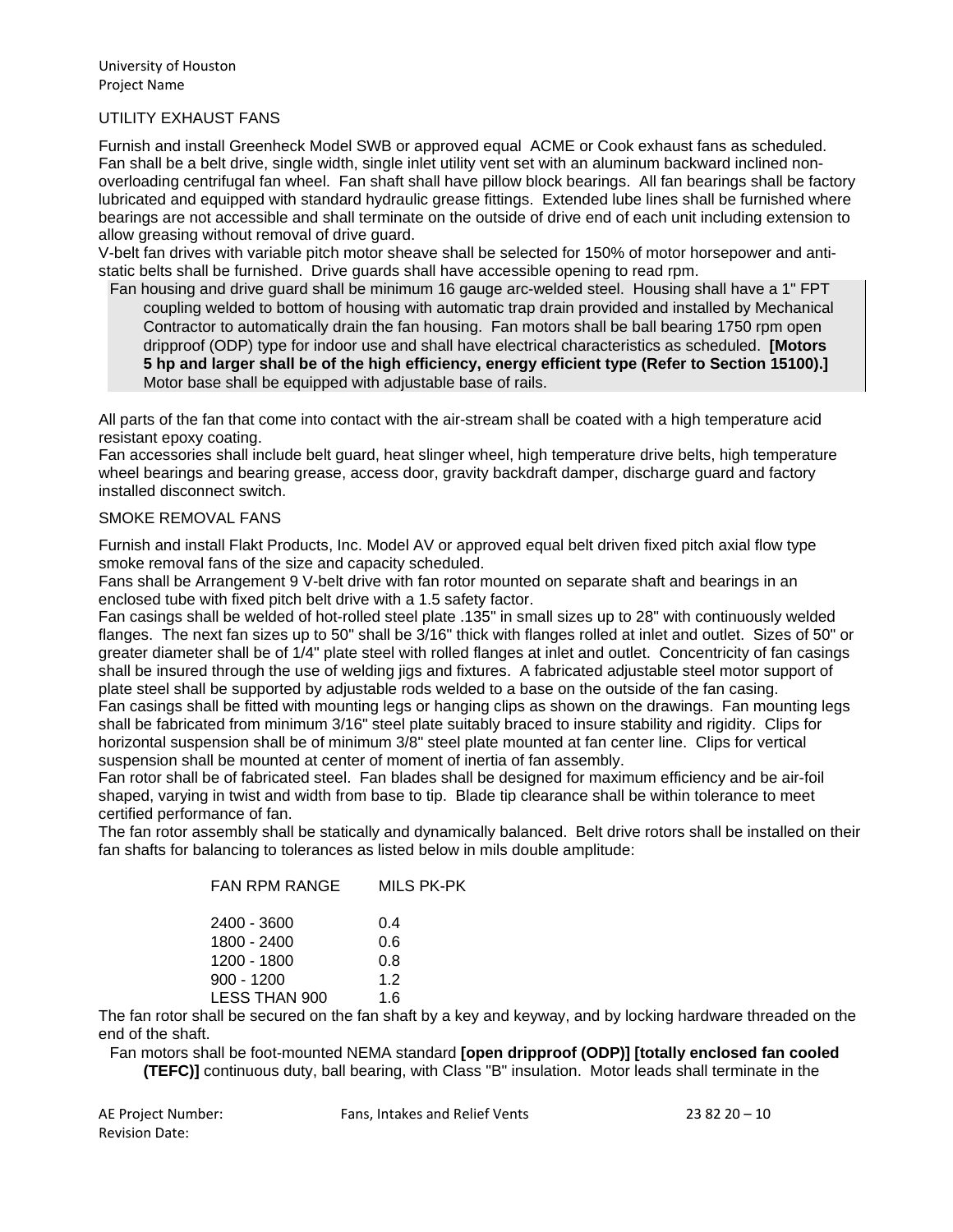conduit box mounted on the exterior of the motor. External grease fittings with extended grease leads shall be supplied for lubrication of the fan shaft bearings.

After fabrication, fans shall be prime coated and finish painted. Zinc chromate epoxy primer shall be applied after surfaces are cleaned and degreased. Finish coat shall be air dry acrylic enamel.

All fan bearings shall have a B-10 life as defined by AFBMA of at least 25,000 hours.

Fans shall be furnished with high temperature belts, high temperature grease, heat slinger, shall be all steel construction per City of Houston High Rise Code requirements and shall be suitable for continuous operation with 500\_o\_F exhaust air.

# SMOKE REMOVAL FANS

Furnish and install Industrial Air, Inc. Series 047 or approved equal smoke removal fans of the size and capacity scheduled.

Fan shall be of a bifurcated vane axial design with an insulated motor well and heat slinger induced air cooling and shall be suitable for use with exhaust air temperatures up to 500\_o\_F. Cooling air intakes shall have louvered covers.

Fan shall be direct drive type with high temperature aluminum alloy blades. Blades shall be manually adjustable from the front of the wheel.

Fan shall be designed for duct inlet and outlet.

Fan motor shall be factory installed and aligned and to entire rotating assembly shall be statically and dynamically, balanced.

#### SMOKE REMOVAL FANS

Fan shall be an up-blast propeller type constructed to meet The City of Houston High Rise Code for smoke exhaust and shall be of the size and capacity as indicated on the drawings.

Construction features shall include:

Painted Steel curb Heavy duty painted steel curb cover Painted steel weather cover over motor Butterfly dampers with rubber weather seal Sheaves and belts out of the air stream Welded drum assembly welded to curb cap

Fan shall be a Cincinnati model RA or approved equal.

# HOOD EXHAUST FANS

Furnish and install Dual Industries Model **[????]** or approved equal utility fans of the size and capacities scheduled.

Fan shall be belt driven, single width, single inlet, centrifugal blower with vertical discharge. The blower housing shall be PVC with PVC inlet and outlet angle flanges and PVC drain. Frame shall be phenolic coated steel. Fan wheel shall be PVC coated steel. Motor shall be totally enclosed, fan cooled, ball bearing type. Other features to include: heavy angle iron bracing. over capacity shaft and oil-type, pillow block ball bearings, formed PVC venturi inlet, 155\_o\_F operating temperature, OSHA belt and shaft guards and ventilated weatherproof PVC motor and drive housing.

The fan and wheel inlet cone shall be non-sparking aluminum and of the high performance, centrifugal blower type. Wheel shall be statically and dynamically balanced.

Motor and drives shall be isolated from the exhaust airstream. Motors shall be of the heavy duty type with permanently lubricated, sealed ball bearings. Air for cooling the motor shall be taken into the motor chamber by means of an air tube form a location free of discharge contaminants.

The entire drive assembly and wheel, as a unit, shall be removable through the support structure without dismantling fan housing. The wheel shaft shall be mounted in heavy duty ball bearings. Drives shall be sized for 165% of driven horsepower. Pulleys shall be adjustable cast iron type keyed to the fan and motor shafts. The entire drive assembly shall be mounted on rubber vibration isolators.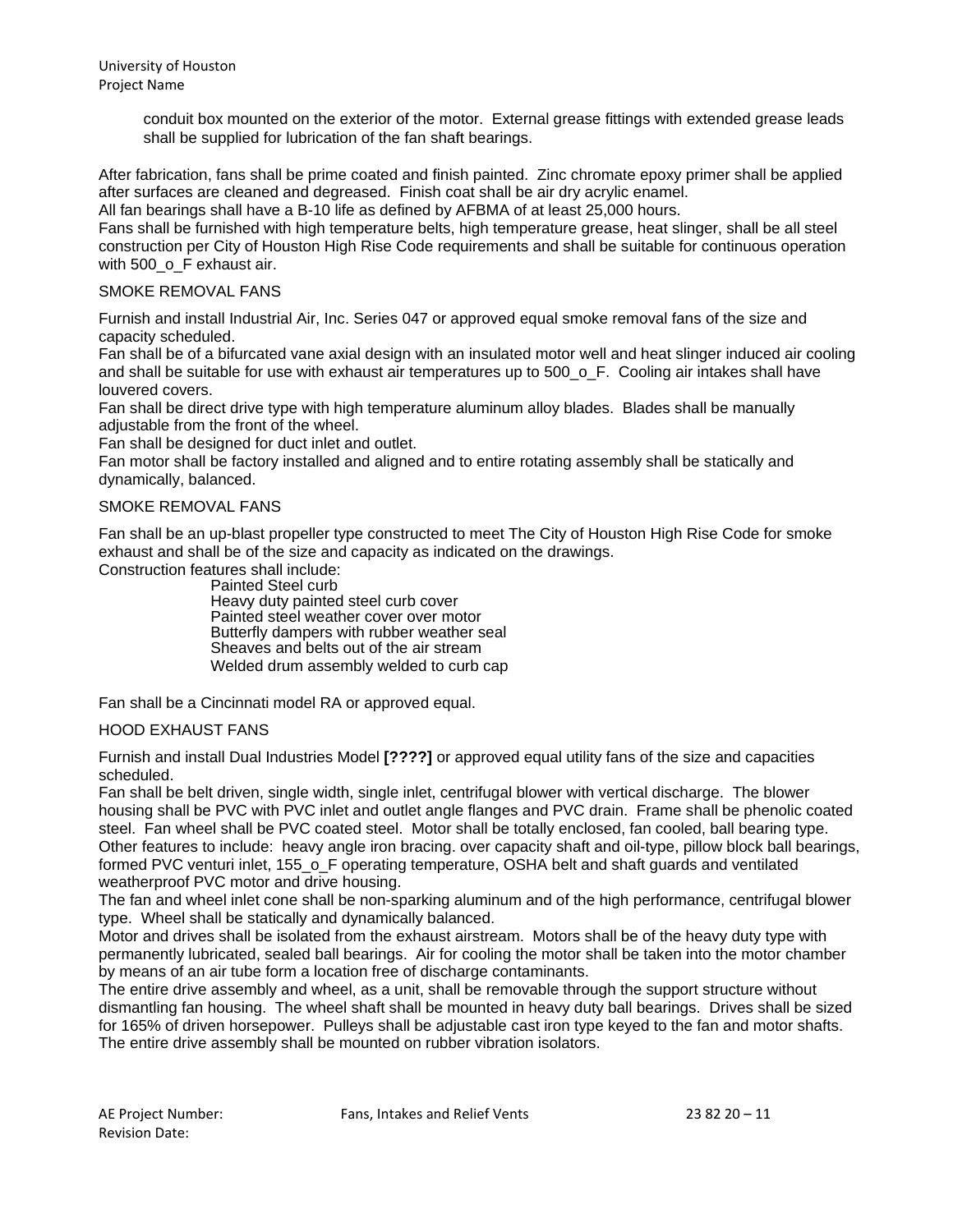Motors shall be 1750 RPM open dripproof (ODP) type for indoor use and totally enclosed fan cooled (TEFC) type for exterior use and shall be of the horsepower and voltage scheduled. **[Motors 5 hp and larger shall be of the high efficiency, energy efficient type (Refer to Section 15100).]**

Fan accessories shall include: 1/2" mesh aluminum birdscreen, gravity backdraft damper, disconnect switch and weather hood (where applicable).

# FUME HOOD EXHAUST FAN

Furnish and install Greenheck Model SWB or approved equal ACME or Cook exhaust fans as scheduled. Fan shall be a belt drive, single width, single inlet utility vent set with an aluminum backward inclined nonoverloading centrifugal fan wheel. Fan shaft shall have pillow block bearings. All fan bearings shall be factory lubricated and equipped with standard hydraulic grease fittings. Extended lube lines shall be furnished where bearings are not accessible and shall terminate on the outside of drive end of each unit including extension to allow greasing without removal of drive guard.

V-belt fan drives with variable pitch motor sheave shall be selected for 150% of motor horsepower and antistatic belts shall be furnished. Drive guards shall have accessible opening to read RPM.

Fan housing and drive guard shall be minimum 16 gauge arc-welded steel. Housing shall have a 1" FPT coupling welded to bottom of housing with automatic trap drain provided and installed by Mechanical

Contractor to automatically drain the fan housing. Fan motors shall be ball bearing 1750 RPM open dripproof (ODP) type for indoor use and totally enclosed fan cooled (TEFC) for exterior use and shall have electrical characteristics as scheduled. **[Motors 5 hp and larger shall be of the high efficiency, energy efficient type (Refer to Section 23 04 00).]** Motor base shall be equipped with adjustable base of rails.

All parts of the fan that come into contact with the air-stream shall be coated with a high temperature acid resistant epoxy coating.

Fan accessories shall include belt guard, weatherhood, access door, gravity backdraft damper and discharge guard.

#### FILTERED DOWNBLAST ROOF MOUNTED FAN

Furnish and install a Greenheck Model RSF or approved equal roof mounted supply air fans with capacities as scheduled.

Fans shall be a belt drive, double width, double inlet, forward curved centrifugal blower type with the blower assembly mounted on suitable vibration isolators. Drive shall be designed for a minimum of 165% of driven horsepower and shall be furnished with cast iron, adjustable type drive sheaves.

Motors shall be 1750 RPM open drip proof type of the horsepower and voltage scheduled. **[Motors 5 hp and larger shall be of the high efficiency, energy efficient type (Refer to Section 23 04 00).]** The motor and blower shall have permanently lubricated, sealed ball bearings.

The fan housing shall be heavy gauge galvanized steel **[and the unit shall be designed to elevate the air intake a minimum of 3 feet above the roof.]** The unit wind band shall be adequate to prevent moisture from entering the building. The fan cover shall be insulated and shall be securely held in place.

Reusable 1" permanent aluminum filters shall be provided. Fan accessories shall include a duct adapter, an extended insulated base roof curb **[to provide the minimum 3' intake height]**, a disconnect switch and a **[gravity] [pneumatic]** backdraft damper. **[Refer to Section 23 06 00 for damper operators and controls.]** The fan unit shall bear the AMCA certified ratings seal for air performance with filters in place.

# UNFILTERED DOWNBLAST ROOF MOUNTED FAN

Furnish and install a Greenheck FFS Series or approved equal power roof ventilator with capacities as scheduled.

Ventilator housing shall be heavy duty aluminum with rolled interlocking seams for reinforcement. The hood top shall be hinged for easy access to the fan.

Drives shall be adjustable and shall be sized for 165% of driven horsepower and shall be mounted on vibration isolators. The fan shall be axial propeller type with sealed ball bearing and cast iron drive sheaves. Motors shall be 1750 open dripproof (ODP) type of the horsepower and voltage scheduled. **[Motors 5 hp and larger shall be of the high efficiency, energy efficient type. (Refer to Section 23 04 00).]** The motor and blower shall have permanently lubricated, sealed ball bearings.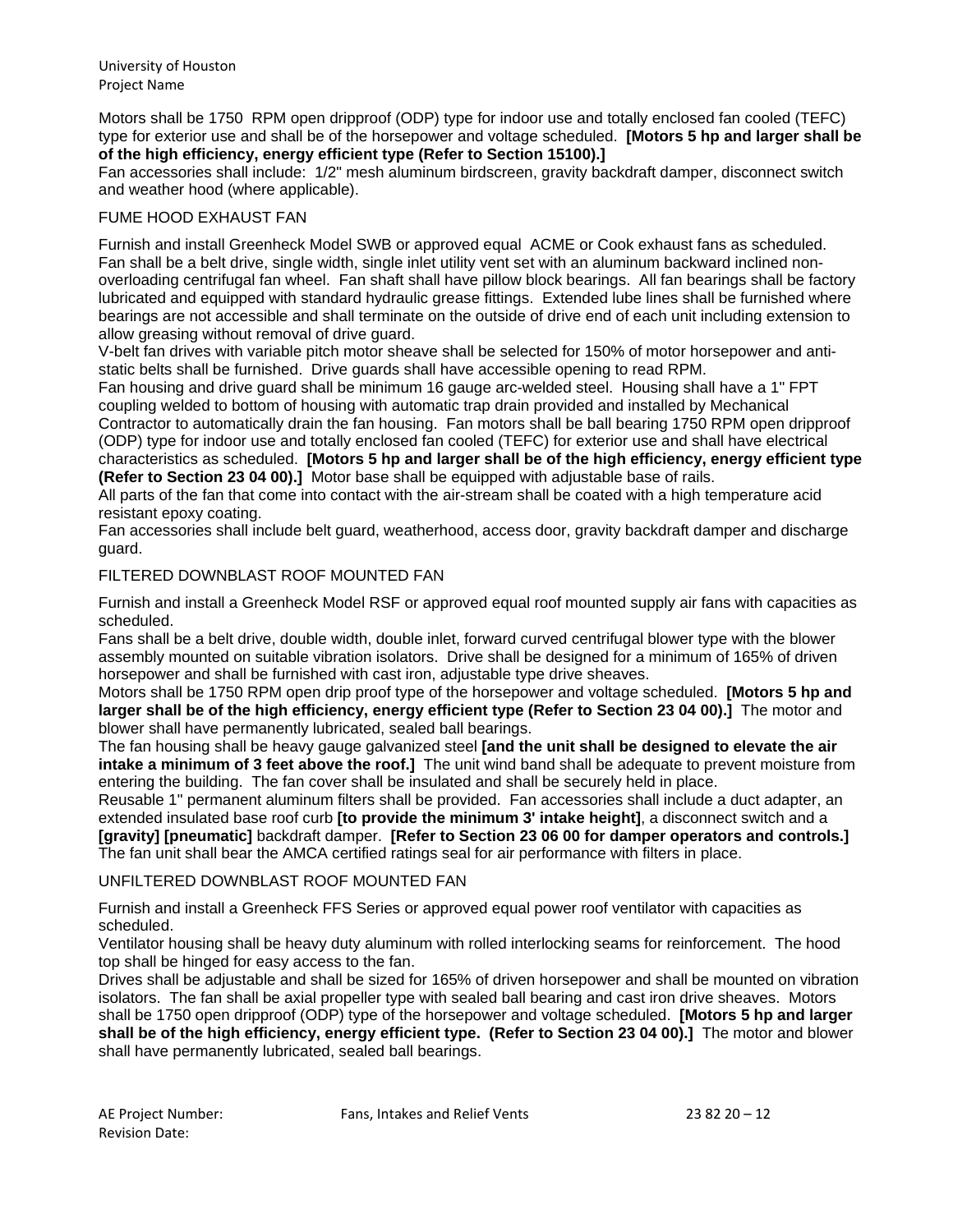Accessories shall include an expanded aluminum birdscreen, duct adapter, an insulated aluminum roof curb and a disconnect switch.

The fan unit shall bear AMCA seals for sound and air with the birdscreen in place.

#### ROOF MOUNTED PROPELLER SUPPLY FANS

Furnish and install Greenheck Model PBS, PDS or approved equal ACME, Cook or Carnes roof mounted propeller fans with capacities as scheduled.

Fans shall be axial type, belt or direct driven as scheduled. Blades shall be die formed and welded to a steel hub. A polished steel fan shaft shall be mounted in permanently lubricated, sealed ball bearing pillow blocks. The drive frame assembly shall be formed steel. The fan panel shall have prepunched mounting holes, formed flanges with welded corners, and a deep formed venturi. A special arrangement for supply air shall be used with the fan panel reversed so that air flows through the panel in the proper direction in respect to the inlet venturi. Fans shall bear AMCA ratings seals for air and sound performance.

Round low profile discharge hood shall be fastened to roof curbs with heavy duty full length piano hinge. Fan motor brackets shall mount down inside roof curb to keep overall unit height as low as possible.

Motor shall be 1750 RPM open dripproof (ODP) type of the horsepower and voltage scheduled. **[Motors 5 hp and larger shall be of the high efficiency, energy efficient type (Refer to Section 23 04 00).]**

Accessories shall include 1/2" mesh birdscreen, prefabricated insulated aluminum roof curb, damper tray, disconnect switch, gravity backdraft damper. Refer to Section 15900 for controls.

#### SIDEWALL PROPELLER SUPPLY FANS

Furnish and install Greenheck Model SDE, SBPS or approved equal ACME, Cook or Carnes sidewall propeller fans with capacities as scheduled.

Fans shall be axial type, belt or direct driven as scheduled. Blades shall be die formed and welded to a steel hub. A polished steel fan shaft shall be mounted in permanently lubricated, sealed ball bearing pillow blocks. The drive frame assembly shall be formed steel. The fan panel shall have prepunched mounting holes, formed flanges with welded corners, and a deep formed venturi. A special arrangement for supply air shall be used with the fan panel reversed so that air flows through the panel in the proper direction in respect to the inlet venturi. Fans shall bear AMCA ratings seals for air and sound performance.

Accessories shall include mounting collar, disconnect switch, pneumatic backdraft damper with end switch and motor side fan guard. Refer to Section 23 06 00 for damper operators and controls.

#### SIDEWALL MOUNTED PROPELLER SUPPLY FANS

Furnish and install Greenheck Model SPN or approved equal ACME, Cook or Carnes sidewall mounted propeller fans with capacities as scheduled.

Fans shall be axial type, belt or direct driven as scheduled. Blades shall be die formed and welded to a steel hub. A polished steel fan shaft shall be mounted in permanently lubricated, sealed ball bearing pillow blocks. The drive frame assembly shall be formed steel. The fan panel shall have prepunched mounting holes, formed flanges with welded corners, and a deep formed venturi. A special arrangement for supply air shall be used with the fan panel reversed so that air flows through the panel in the proper direction in respect to the inlet venturi. Fans shall bear AMCA ratings seals for air and sound performance.

Motors shall be 1750 RPM open dripproof (ODP) type of the horsepower and voltage scheduled. **[Motors 5 hp and larger shall be of the high efficiency, energy efficient type (Refer to Section 23 04 00).]** Accessories shall include mounting collar, disconnect switch, pneumatic control damper with end switch and motor side fan guard. Refer to Section 15900 for damper operators and controls.

#### IN-LINE SUPPLY FANS

Furnish and install Greenheck Model **[????]** or approved equal ACME, Cook or Carnes in-line supply fans with capacities as scheduled.

Fans shall be belt or direct driven in-line type with square heavy gauge galvanized steel housing which shall have a thermally fused epoxy finish. One of the sides shall be hinged and shall support the entire drive assembly and wheel allowing the assembly to swing out for cleaning, inspection, or service without dismantling the unit in any way. On belt drive models the motor shall be mounted on the hinged side exterior isolated from the airstream.

| AE Project Number:    |  |
|-----------------------|--|
| <b>Revision Date:</b> |  |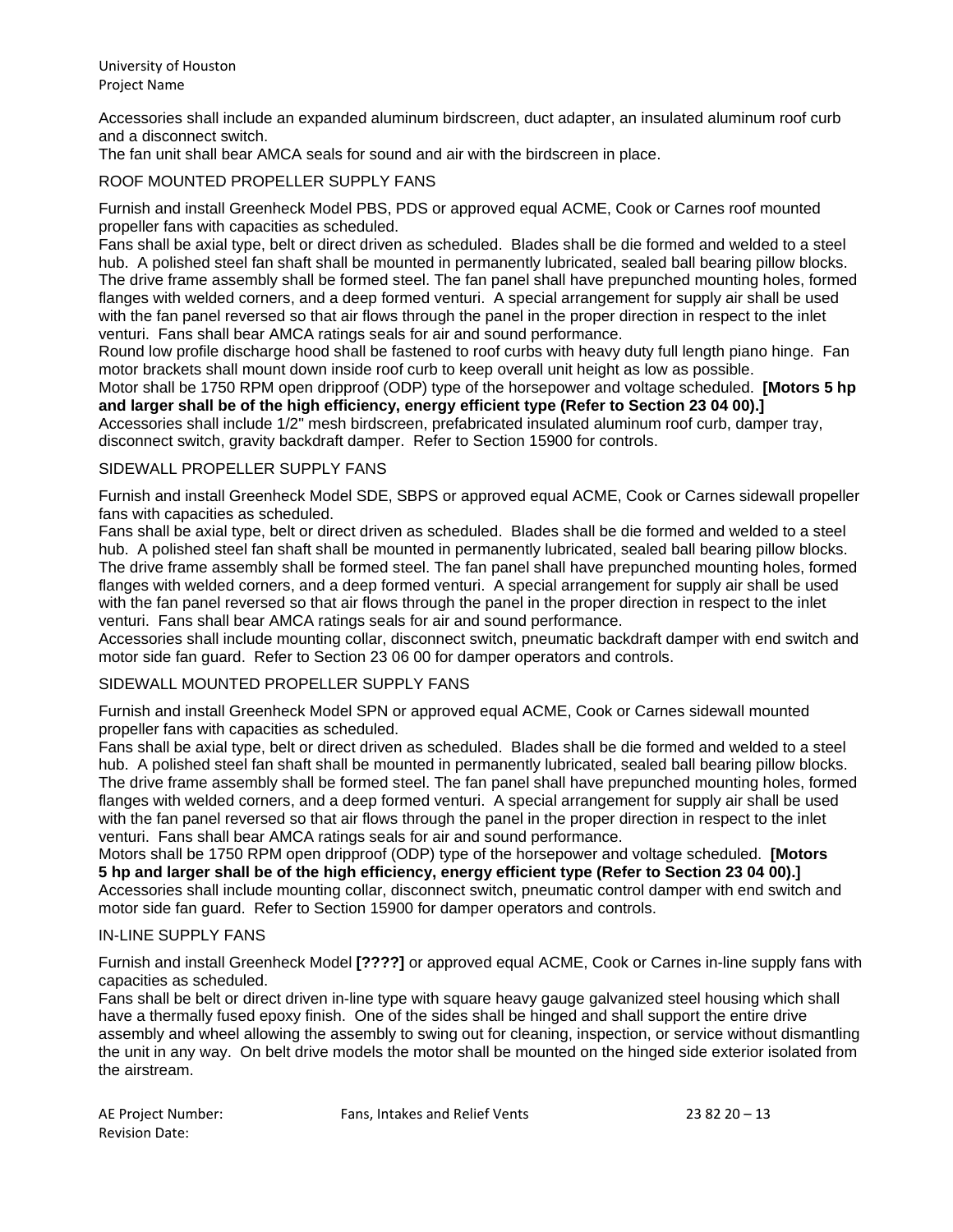The belt and pillow block ball bearings shall be protected from the airstream by an enclosure. The shaft shall be keyed to both the wheel and pulley. On direct drive models the motor shall be isolated from the airstream by a motor enclosure and shall draw cooling air from outside the fan housing.

The fan inlet shall be spun venturi throat overlapped by a backward curved centrifugal wheel with spun cone for maximum performance.

The interior of all in-line fan housing shall have 1" thick, 3 P.C.F. density internal sound absorbing fiberglass insulation to reduce operating noise levels.

Motors shall be 1750 RPM open dripproof (ODP) type of the horsepower and voltage scheduled. **[Motors 5 hp and larger shall be of the high efficiency, energy efficient type (Refer to Section 23 04 00).]** Fan accessories shall be as follows: Duct mounted automatic acting gravity type backdraft dampers of same size as fan housing, hanging support isolators with door side perpendicular to mounting surface and belt guard for belt driven fans.

# UTILITY SUPPLY FANS

Furnish and install Greenheck Model AFSW or approved equal Peerless or Trane utility supply fans with capacities as scheduled.

Fans shall be of the centrifugal type with airfoil wheels.

The housing shall be constructed of continuously welded heavy-gauge steel to assure no air leakage. The housing and bearing support shall be constructed of structural steel members to prevent vibration and rigidly support the shaft and bearings.

All structural parts shall be phosphatized, primed and coated with a baked enamel finish.

Non-overloading single and double width wheels shall be constructed of heavy gauge, airfoil blades securely welded to the wheel cone and a heavy gauge backplate. The wheel cone and unit inlet cone shall be carefully matched and have precise running tolerances to provide for maximum efficiency. Each fan wheel shall be statically and dynamically balanced before being assembled into the fan.

Turned, precision ground and polished steel shafts shall be sized so the first critical speed is at least 25% over the maximum operating speed for each pressure class. Close tolerances shall be maintained where the shaft makes contact with the bearing. Bearings shall be heavy duty grease lubricated, self aligning ball bearing or roller pillow block type. Bearings shall be selected for a minimum of 400,000 hours life at maximum operating speed for each pressure class.

Inlet flanges welded to the inlet collar and outlet flanges welded to the fan outlet shall be provided flanged duct connections.

A 1" threaded drain connection with a plug shall be provided to drain moisture from the bottom of the fan housing.

A totally enclosed belt guard with provisions for measuring fan RPM without removing the guard shall be provided.

A motorized parallel blade backdraft damper with galvanized steel frame, aluminum blades, felt edge seals and steel end seals shall be provided mounted to each fan. Refer to Section 15900 for pneumatic operators and controls.

Fan performance shall be based on tests conducted in accordance with AMCA Standard 210 test code for air moving devices and fans shall be licensed to bear the AMCA Certified Ratings Seal.

After assembly each fan shall be given a final balance test at the specified operating RPM to insure smooth vibration free operation.

Outside air fans shall be externally insulated in the field.

Motors for interior mounted fans shall be open dripproof (ODP) type and motors for exterior mounted fans shall be totally enclosed fan cooled (TEFC). Motors shall be 1750 RPM type of the horsepower and voltage scheduled. **[Motors 5 hp and larger shall be of the high efficiency, energy efficient type (Refer to Section 23 04 00).]**

Accessories shall include **[vented weather hood with]** expanded metal inlet guard, factory mounted disconnect switch, felt tipped automatic aluminum backdraft dampers, vibration isolators and drain connections.

STAIRWELL PRESSURIZATION FANS

Revision Date:

AE Project Number: Fans, Intakes and Relief Vents 23 82 20 – 14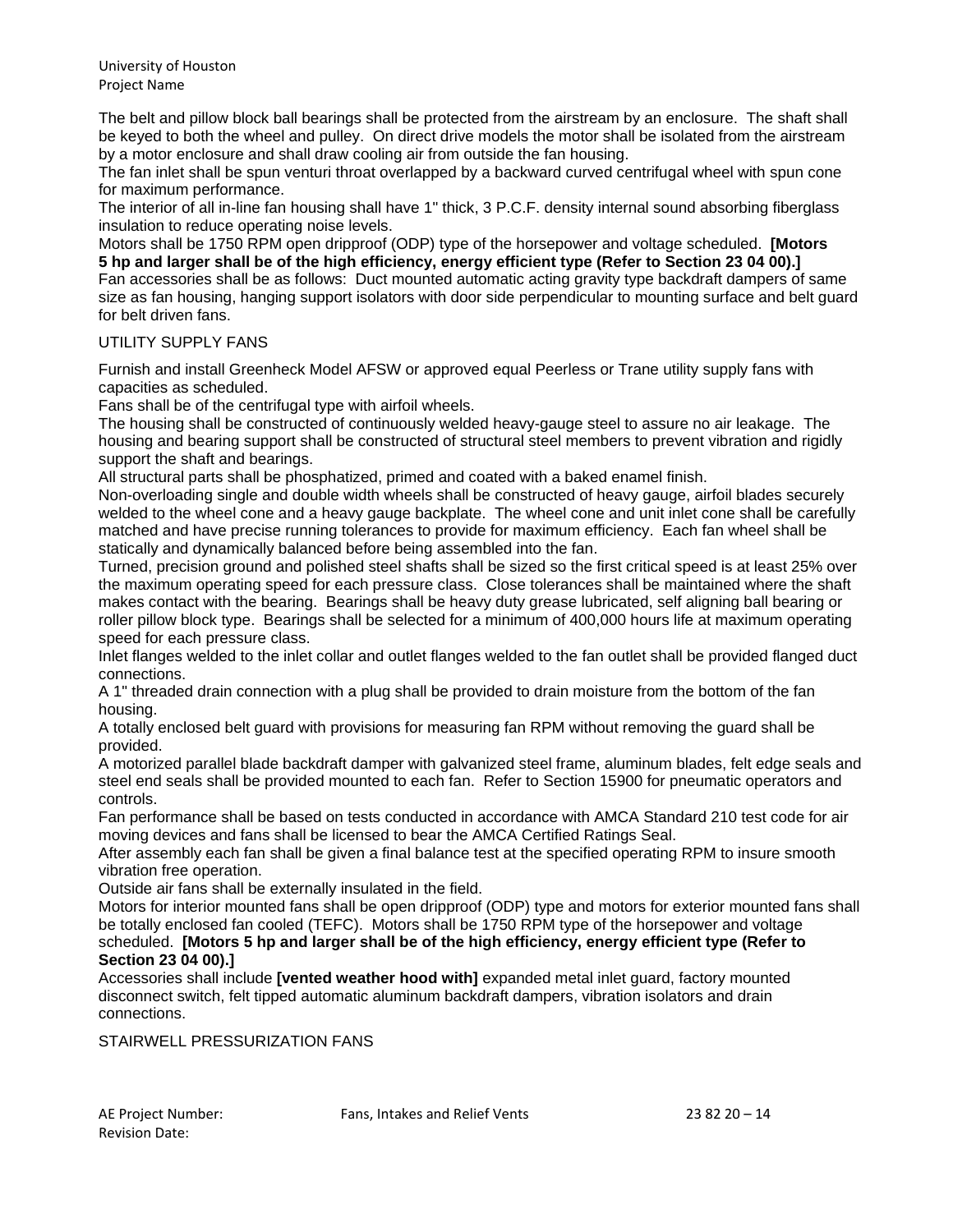Furnish and install Flakt Products, Inc. Series **[????]** or approved equal in-flight adjustable vaneaxial stairwell pressurization fans as scheduled.

**[Fans shall be Arrangement 4, Type 2 with the fan rotor mounted directly on the drive motor shaft and the motor enclosed entirely within the fan casing. Fans shall be designed for horizontal or vertical mounting as scheduled and shall be of a weatherproof design when indicated or required.] [Fans shall be Arrangement 4, Type 3 having the fan rotor mounted directly on the drive motor shaft, with the drive motor supported on a structural steel base upstream of the fan rotor and external to the fan casing. The inlet bell and fan casing shall also be supported from the structural steel base. A protective wire cage shall be supplied at the fan inlet covering drive motor and inlet bell.]**

Fans shall consist of a fan casing followed by a separate removable guide vane section. Fan casings shall be welded of hot-rolled steel plate 3/16" thick in sizes through 50" diameter with 3/16" thick flanges continuously welded at inlet and outlet. Sizes greater than 50" diameter shall be of 1/4" thick steel with 1/4" thick flanges. Concentricity of fan casings shall be insured through the use of welding jigs and fixtures. A fabricated steel motor support shall be welded into the inlet end of the fan casing.

Guide vane sections shall be welded of 12 gauge steel and shall be fitted with a removable panel for access to fan rotor and control section. The guide vane section shall be arranged for attachment of a flexible connection at the discharge.

Fan casings shall be fitted with mounting legs or hanging clips as shown on the drawings. Fan mounting legs shall be fabricated from steel plate suitably braced to insure stability and rigidity. Clips for vertical support shall be mounted at center of moment of inertia of fan assembly.

Fan blades and hub shall be aluminum castings. Hub shall be heat treated alloy 356-T6 and blades shall be alloy 356. Fan blades shall be designed for maximum efficiency and be air-foil shaped, varying in twist and width from base to tip. Blade tip clearances shall be within tolerance to meet certified performance of fan. The center of the hub shall be equipped with a blade operating mechanism. An **[electronic] [pneumatic]** operator shall be furnished with linkage to operate the fan blades. The fan blade angle shall be variable from zero to maximum angle. Mechanical adjustable stops shall be furnished for maximum angle. The **[electronic] [pneumatic]** operator shall be factory installed, complete with **[wiring] [piping]** and linkage to a positioning device mounted external to the vane section. **[Power shall be supplied to the electronic activator at the required voltage by the Division 16 Contractor.] [Control air shall be supplied to the pneumatic operator by the Temperature Controls Subcontractor at the required pressure.] [Air pressure to the pneumatic operator shall be 65 PSIG. The positioning device shall operate with a 3-15 PSIG control signal from a sensing device and controller furnished and mounted by the control manufacturer as specified elsewhere. The positioning device shall be reverse acting wherein the 3 PSIG control signal requests maximum blade angle and the 15 PSIG control signal requests minimum blade angle.]** Operation of the control system shall be such that the fan blades on the lower fans go to the maximum angle upon loss of control **[power] [air]** and the upper fans go to the zero angle upon loss of control **[power] [air]**. The fan rotor assembly shall be statically and dynamically balanced. Direct drive rotors shall be balanced on their motor shafts to tolerances as listed below in mils double amplitude:

| MILS PK-PK |
|------------|
| 0.8        |
| 12         |
| 1.6        |
|            |

**[Fan Motors shall be totally enclosed air over (TEAO), continuous duty, ball bearing, with class "B" insulation. Motor leads shall be extended through an air tight conduit to a suitably sized conduit box on the side of the fan casing. Provide with external grease fittings and extended grease leads.] [Fan motors shall be foot-mounted NEMA standard open drip proof (ODP) continuous duty, ball bearing, with Class "B" insulation. Motor leads shall be extended through an air tight conduit to a suitably sized conduit box mounted on the exterior of the fan casing. External grease fittings with extended grease leads shall be supplied for lubrication of the motor bearings.]**

After fabrication, fans shall be prime coated and finish painted. Zinc chromate epoxy primer shall be applied after surfaces are cleaned and de-greased. Finish coat shall be air dry acrylic enamel.

Fan performance data shall be the result of test data obtained in an AMCA approved laboratory using applicable portions of AMCA Standard 210 for flow and Standard 300 for sound power levels.

Revision Date:

AE Project Number: Fans, Intakes and Relief Vents 23 82 20 – 15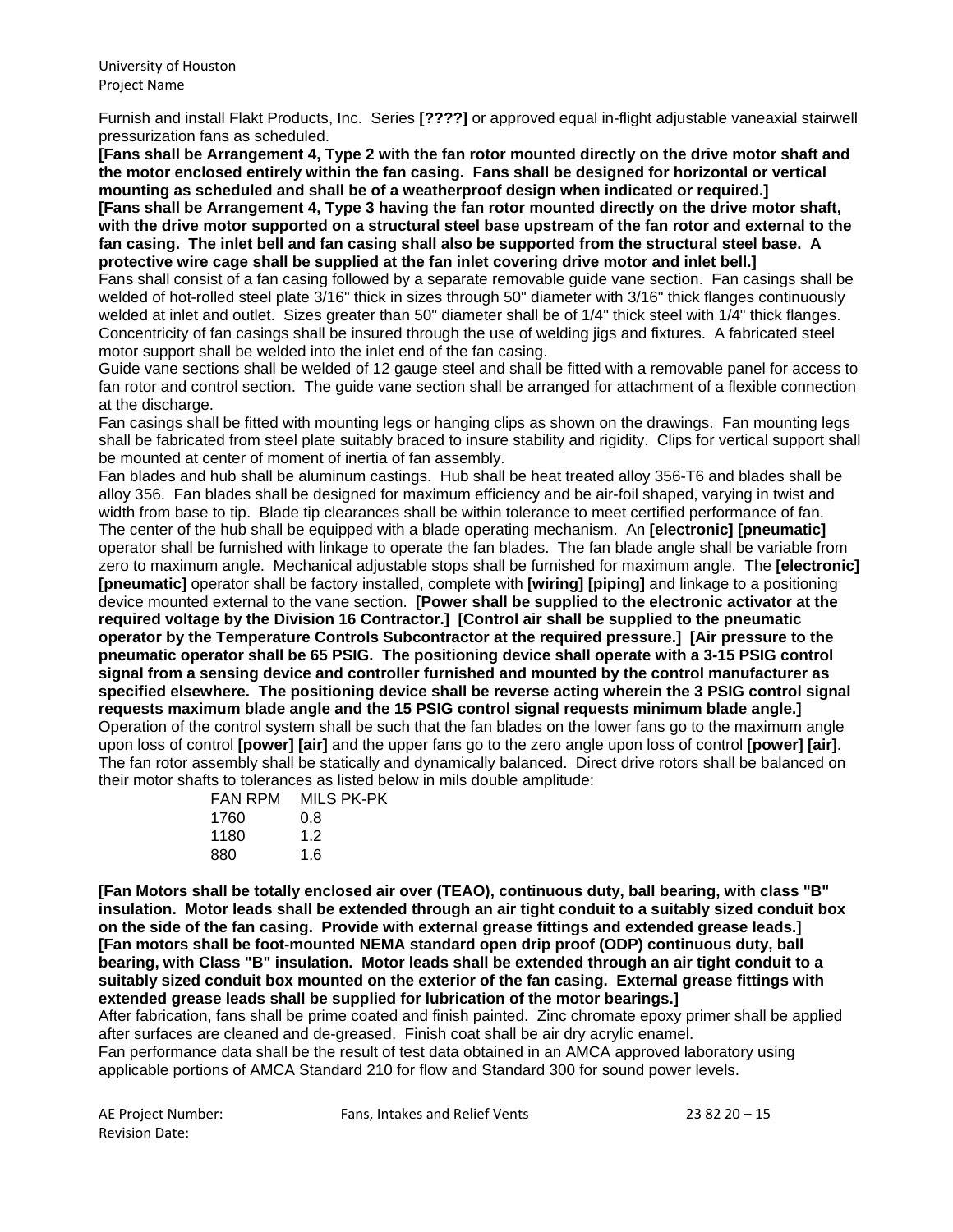#### ELEVATOR HOISTWAY PRESSURIZATION FANS

Furnish and install Flakt Products, Inc. Series **[????]** or approved equal manual (fan stopped) adjustable vane axial elevator hoistway pressurization fans as scheduled.

Fans shall be Arrangement 4, Type 2 having the fan rotor mounted directly on the motor shaft with the assembly enclosed entirely within the fan casing.

Fan casings shall be welded of hot-rolled steel plate 3/16" thick with 3/16" thick flanges continuously welded at inlet and outlet. Concentricity of fan casings shall be insured through the use of welding jigs and fixtures. A fabricated steel motor support of not less than 1/4" plate steel shall be welded into the inlet end of the fan casing.

Fan casings shall be fitted with mounting legs or handing clips as shown on the drawings. Fan mounting legs shall be fabricated from minimum 3/16" steel plate suitably braced to insure stability and rigidity. Clips for horizontal suspension shall be of minimum 3/8" steel plate mounted at fan center line clips for vertical suspension shall be mounted at center of moment of inertia of fan assembly.

Fan casing shall be fitted with an access panel for external adjustment of blade pitch angle. Access panel shall provide unimpeded accessibility for adjusting blade angle.

Fan blades and hubs shall be aluminum castings, alloy 356. Fan blades shall be designed for maximum efficiency and be air-foil shaped, varying in twist and width from base to tip. Blade tip clearance shall be within tolerance to meet certified performance of fan. Fan hub shall be a one piece aluminum casting and shall have a vernier scale to indicate blade position for each blade.

Fan blade pitch angle shall be individually manually externally adjustable through an access panel of the fan casing. External adjustment of blade angle shall be accomplished without disturbing the installation of removing fan from ductwork.

The fan rotor assembly shall be statically and dynamically balanced. Direct drive rotors shall be installed on their motor shafts to tolerances as listed below in mils double amplitude: MILS PK-PK

| FAN RPM |     |  |
|---------|-----|--|
| 3550    | 0.4 |  |
| 1760    | 0.8 |  |
| 1180    | 12  |  |
| 880     | 1.6 |  |
|         |     |  |

The fan rotor shall be secured on the motor shaft by a key and keyway, and by a locking bolt threaded into the motor shaft.

Fan motors shall be foot-mounted NEMA standard open drop proof (ODP) continuous duty, ball bearing, with Class "B" insulation. Motor leads shall be extended through an air tight conduit to a suitable sized conduit box mounted on the exterior of the fan casing. External grease fittings with extended grease leads shall be supplied for lubrication of the motor bearings.

After fabrication, fans shall be prime coated and finish painted. Zinc chromate epoxy primer shall be applied after surfaces are cleaned and de-greased. Finish coat shall be air dry acrylic enamel.

Fan performance data shall be the result of test data obtained in an AMCA approved laboratory using applicable portions of AMCA standard 210 for flow and Standard 300 for sound power levels. Return Air Fans

Furnish and install Trane or an approved equal centrifugal return air fans with capacities as scheduled. Fans shall include housing, wheel, fan shaft, bearings and side support structure as a factory assembled unit. All sheet metal parts shall be cleaned, conditioned and painted with enamel primer finish prior to final

assembly. A final coat of gray enamel is applied to all exterior surfaces after assembly.

Fans shall have curved scroll housings with lockseam or spot welded construction with discharge configuration as shown on the Drawings. All housings are reinforced with rigid bracing to increase structural integrity. Bearing support brackets are positioned to directly oppose belt tension forces.

Inlet collars on all single width fans extend beyond the fan housing to provide an uninterrupted duct connection. Slip joint discharge duct connections shall be provided.

Precisely positioned cutoffs and aerodynamically spun inlet cones shall provide smooth air flow through the fan and minimum turbulence.

Fan wheels shall non-power-overloading with forward curved, backwardly inclined air foil blades or backwardly inclined, plate type blades.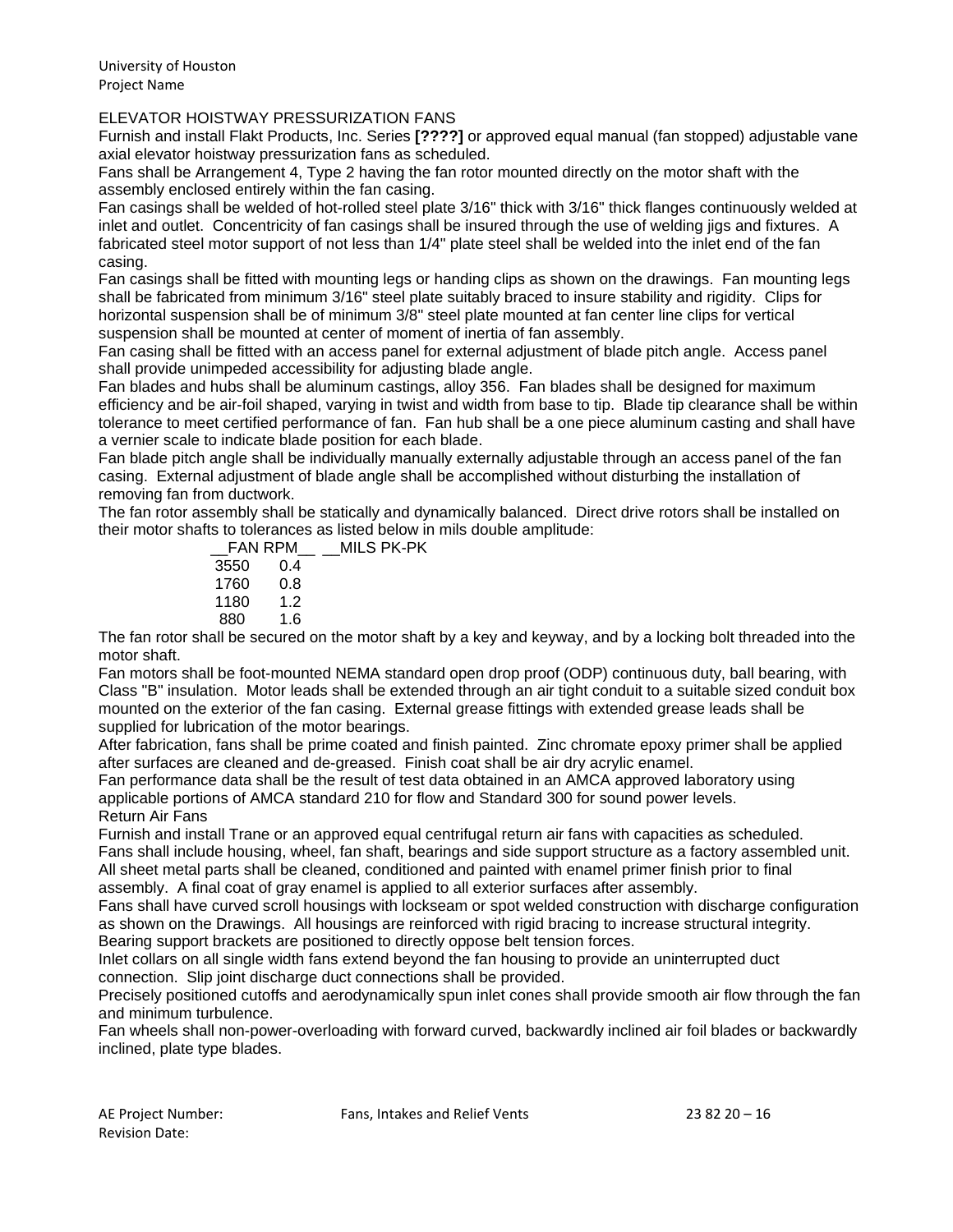Blades on all sizes shall be securely welded to the spun rim and to the hub plate. Hubs shall be close grained cast iron. All wheels shall be carefully trued after assembly and dynamically balanced. Wheels shall be keyed to the shaft.

Fan shafts shall be solid AISI C-1040 or 1045 hot rolled steel accurately turned and polished. Close tolerances shall be maintained where the shaft makes contact with the bearings.

Bearings shall be grease lubricated, precision anti-friction extra heavy duty, split pillow block type with tapered, double spherical rollers selected for a minimum average life (AFBMA L-50) in excess of 400,000 hours operation at maximum cataloged operating conditions. Extended grease lines shall be provided as required. Motors shall be 1750 RPM open dripproof (ODP) type of the horsepower and voltage scheduled. **[Motors 5 hp and larger shall be of the high efficiency, energy efficient type (Refer to Section 23 04 00).]** Fans shall be tested and rated in accordance with AMCA Standard 210 and the Certified Ratings Program and shall be licensed to bear the AMCA Certified Ratings Seal.

#### BUILT-UP AIR HANDLING UNIT SUPPLY FAN

Furnish and install Peerless Electric or approved equal supply fans of the size and capacity scheduled. Fans shall be of the belt driven, single width, backward incline, non-overloading air foil blade, centrifugal type. Fans shall be Arrangement 3 V-belt drive. Backward inclined airfoil blades shall be continuously seam welded to backplate and wheel cove. Fan shaft shall have pillow block bearings.

Fan shall be tested in accordance with the latest AMCA fan test procedures and shall bear an AMCA seal. Fan casings shall be fitted with heavy angle or channel frame suitable for mounting on concrete pad. Fan mounting shall be fabricated from minimum 3/16" steel plate suitably braced to insure stability and rigidity. Provide belt guard.

The fan assembly shall be certified to be statically and dynamically balanced at the factory.

Fan motors shall be foot-mounted NEMA standard open dripproof (ODP) continuous duty, ball bearing, with Class "B" insulation. **[Motors 5 hp and larger shall be of the high efficiency, energy efficient type (Refer to Section 23 04 00).]** Motor leads shall terminate in the conduit box mounted on the exterior of the motor. External grease fittings with extended grease leads shall be supplied for lubrication of the fan shaft bearings. After fabrication, fans shall be prime coated and finish painted. Zinc chromate epoxy primer shall be applied after surfaces are cleaned and degreased. Finish coat shall be air dry acrylic enamel.

#### ROOF MOUNTED PROPELLER EXHAUST FANS

Furnish and install Greenheck Model PBE and PDE or approved equal ACME, Cook or Carnes roof mounted propeller exhaust fans with capacities as scheduled.

Fans shall be axial type, belt or direct driven as scheduled. Blades shall be die formed and welded to a steel hub. A polished steel fan shaft shall be mounted in permanently lubricated, sealed ball bearing pillow blocks. The drive frame assembly shall be formed steel. The fan panel shall have prepunched mounting holes, formed flanges with welded corners, and a deep formed venturi. Fans shall bear AMCA ratings seals for air and sound performance.

Round low profile discharge hood shall be fastened to curb with heavy duty full length piano hinge. Fan motor brackets shall mounted down inside roof curb to keep overall unit height as low as possible.

Motors shall be 1750 RPM open dripproof (ODP) type of the horsepower and voltage scheduled. **[Motors 5 hp and larger shall be of the high efficiency, energy efficient type (Refer to Section 23 04 00).]** Accessories shall include 1/2" mesh birdscreen, prefabricated, insulated, aluminum roof curb, damper tray,

disconnect switch, gravity backdraft damper.

# CENTRIFUGAL FANS:

A. General: Provide centrifugal fans of the single-width, single-inlet type with either forward or backward curved fan blades and adjustable belt drives.

B. Motors: Provide standard dripproof motors. Provide cast iron housings for motors larger than 10 hp, riveted or spot-weld wheels with steel rims and hub plates.

C. Fan: Blades shall be die cut and die-formed and hubs shall be machined close-grained cast iron. Steel housings shall have lock-seam construction with discharge reinforcement and shall be adjustable with continuous inlet collars. Provide weatherproof enclosure for motors and drive, if units are exposed to weather.

AE Project Number: Fans, Intakes and Relief Vents 23 82 20 – 17